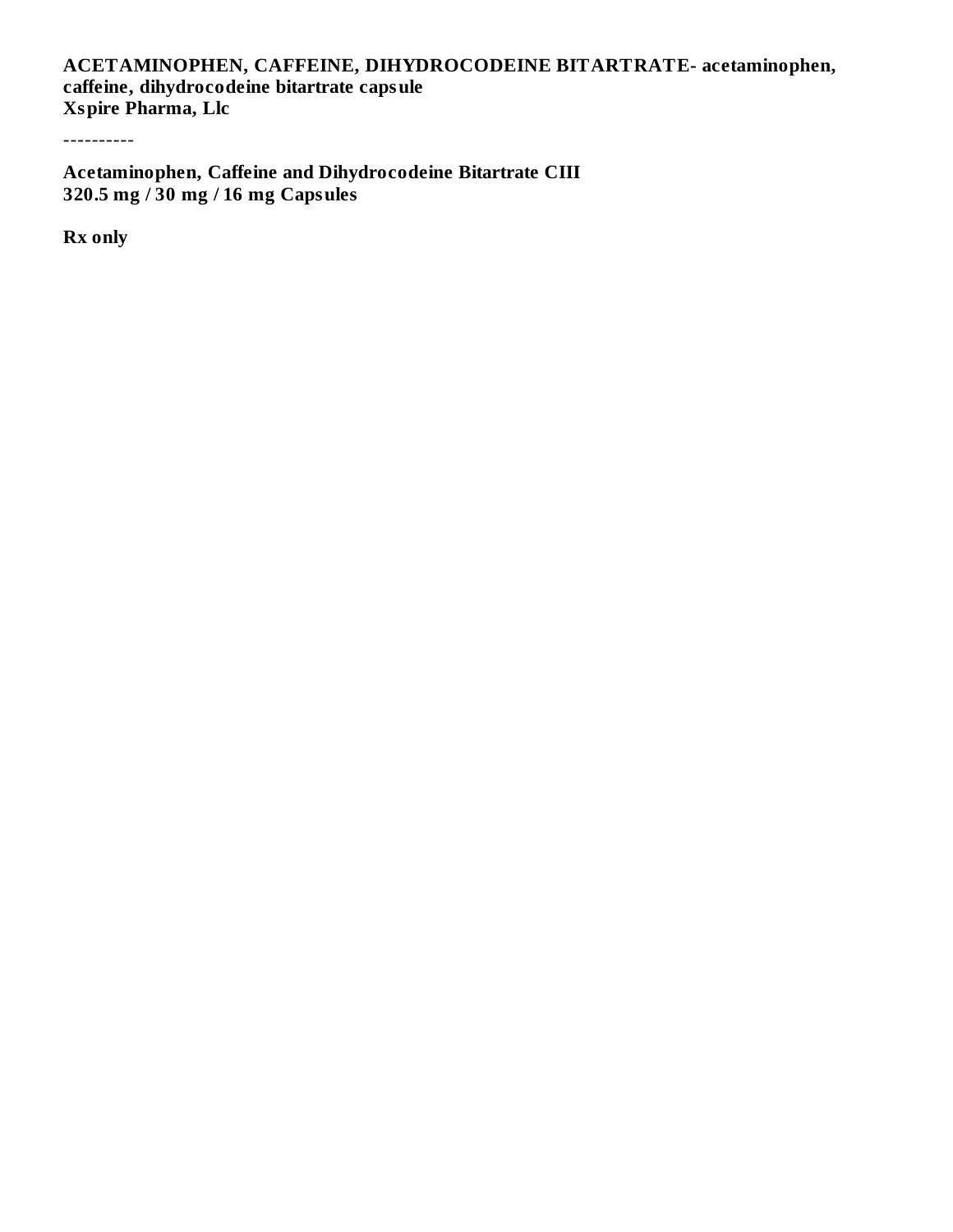**WARNING: ADDICTION, ABUSE, AND MISUSE; LIFE-THREATENING RESPIRATORY DEPRESSION; ACCIDENTAL INGESTION; ULTRA-RAPID METABOLISM OF CODEINE AND OTHER RISK FACTORS FOR LIFE-THREATENING RESPIRATORY DEPRESSION IN CHILDREN; NEONATAL OPIOID WITHDRAWAL SYNDROME;INTERACTIONS WITH DRUGS AFFECTING CYTOCHROME P450 ISOENZYME; HEPATOTOXICITY and RISKS FROM CONCOMITANT USE WITH BENZODIAZEPINES OR OTHER CNS DEPRESSANTS**

#### **Addiction, Abus e and Misus e**

**Acetaminophen, Caffeine, and Dihydrocodeine Bitartrate expos e patients and other us ers** to the risks of opioid addiction, abuse and misuse, which can lead to overdose and death. **Ass ess each patient's risk prior to pres cribing Acetaminophen, Caffeine, and Dihydrocodeine Bitartrate and monitor all patients regularly for the development of thes e behaviors and conditions [s ee WARNINGS].**

#### **Life-Threatening Respiratory Depression**

**Serious, life-threatening, or fatal respiratory depression may occur with us e of Acetaminophen, Caffeine, and Dihydrocodeine Bitartrate Monitor for respiratory depression, especially during initiation of Acetaminophen, Caffeine, and Dihydrocodeine Bitartrate or following a dos e increas e [s ee WARNINGS].**

#### **Accidental Ingestion**

**Accidental ingestion of Acetaminophen, Caffeine, and Dihydrocodeine Bitartrate, especially by children, can result in a fatal overdos e of Acetaminophen, Caffeine, and Dihydrocodeine Bitartrate [s ee WARNINGS].**

#### **Ultra-Rapid Metabolism of Codeine and Other Risk Factors for Life-threatening Respiratory Depression in Children**

**Life-threatening respiratory depression and death have occurred in children who received codeine. Most of the reported cas es occurred following tonsillectomy and/or adenoidectomy, and many of the children had evidence of being an ultra-rapid metabolizer of codeine due to CYP2D6 polymorphism [s ee WARNINGS and PRECAUTIONS]. Acetaminophen, Caffeine, and Dihydrocodeine Bitartrate is contraindicated in children younger than 12 years of age and in children younger than 18 years of age following tonsillectomy and/or adenoidectomy [s ee CONTRAINDICATIONS]. Avoid the us e of Acetaminophen, Caffeine, and Dihydrocodeine Bitartrate in adoles cents 12 to 18 years of age who have other risk factors that may increas e their s ensitivity to the respiratory depressant effects of codeine.**

#### **Neonatal Opioid Withdrawal Syndrome**

**Prolonged us e of Acetaminophen, Caffeine, and Dihydrocodeine Bitartrate during pregnancy can result in neonatal opioid withdrawal syndrome, which may be lifethreatening if not recognized and treated, and requires management according to protocols developed by neonatology experts. If opioid us e is required for a prolonged period in a pregnant woman, advis e the patient of the risk of neonatal opioid withdrawal syndrome and ensure that appropriate treatment will be available [s ee WARNINGS].**

#### **Interactions with Drugs Affecting Cytochrome P450 Isoenzymes**

**The effects of concomitant us e or dis continuation of cytochrome P450 3A4 inducers, 3A4 inhibitors, or 2D6 inhibitors with codeine are complex. Us e of cytochrome P450 3A4 inducers, 3A4 inhibitors, or 2D6 inhibitors with Acetaminophen, Caffeine, and Dihydrocodeine Bitartrate requires careful consideration of the effects on the parent drug, codeine, and the active metabolite, morphine.**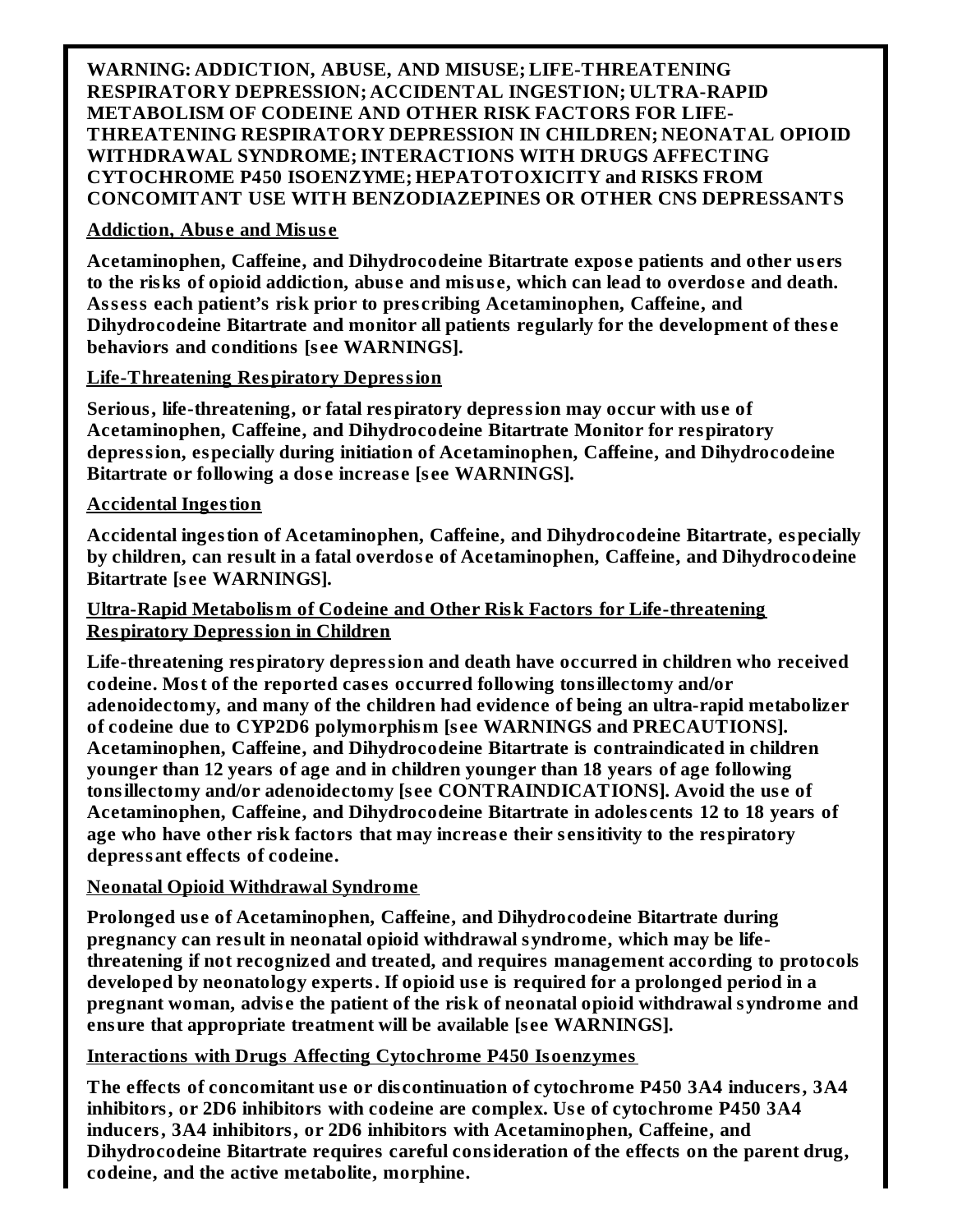### **Hepatotoxicity**

**Acetaminophen has been associated with cas es of acute liver failure, at times resulting in** liver transplant and death. Most of the cases of liver injury are associated with the use of **Acetaminophen at dos es that exceed 4,000 milligrams per day, and often involve more than one Acetaminophen-containing product [s ee WARNINGS].**

**Risks From Concomitant Us e With Benzodiazepines Or Other CNS Depressants**

**Concomitant us e of opioids with benzodiazepines or other central nervous system (CNS) depressants, including alcohol, may result in profound s edation, respiratory depression, coma, and death [s ee WARNINGS, PRECAUTIONS; Drug Interactions].**

**• Res erve concomitant pres cribing of Acetaminophen, Caffeine, and Dihydrocodeine Bitartrate and benzodiazepines or other CNS depressants for us e in patients for whom alternative treatment options are inadequate.**

- **• Limit dosages and durations to the minimum required.**
- **• Follow patients for signs and symptoms of respiratory depression and s edation.**

#### **DESCRIPTION:**

Acetaminophen, Caffeine, and Dihydrocodeine Bitartrate capsules are supplied in capsule form for oral administration.

Each red capsule contains:

| Dihydrocodeine bitartrate  16 mg |  |
|----------------------------------|--|

Acetaminophen (4'-hydroxyacetanilide), a slightly bitter, white, odorless, crystalline powder, is a nonopiate, non-salicylate analgesic and antipyretic. It has the following structural formula:



 $C_8H_9NO_2$ 

 $M.W. = 151.16$ 

Caffeine (1,3,7-trimethylxanthine), a bitter, white crystalline powder or white glistening needles, is a central nervous system stimulant. It has the following structural formula:



 $C_8H_{10}N_4O_2$ 

Dihydrocodeine Bitartrate (4,5 α-epoxy-3-methoxy-17-methylmorphinan-6 α-ol (+)-tartrate), an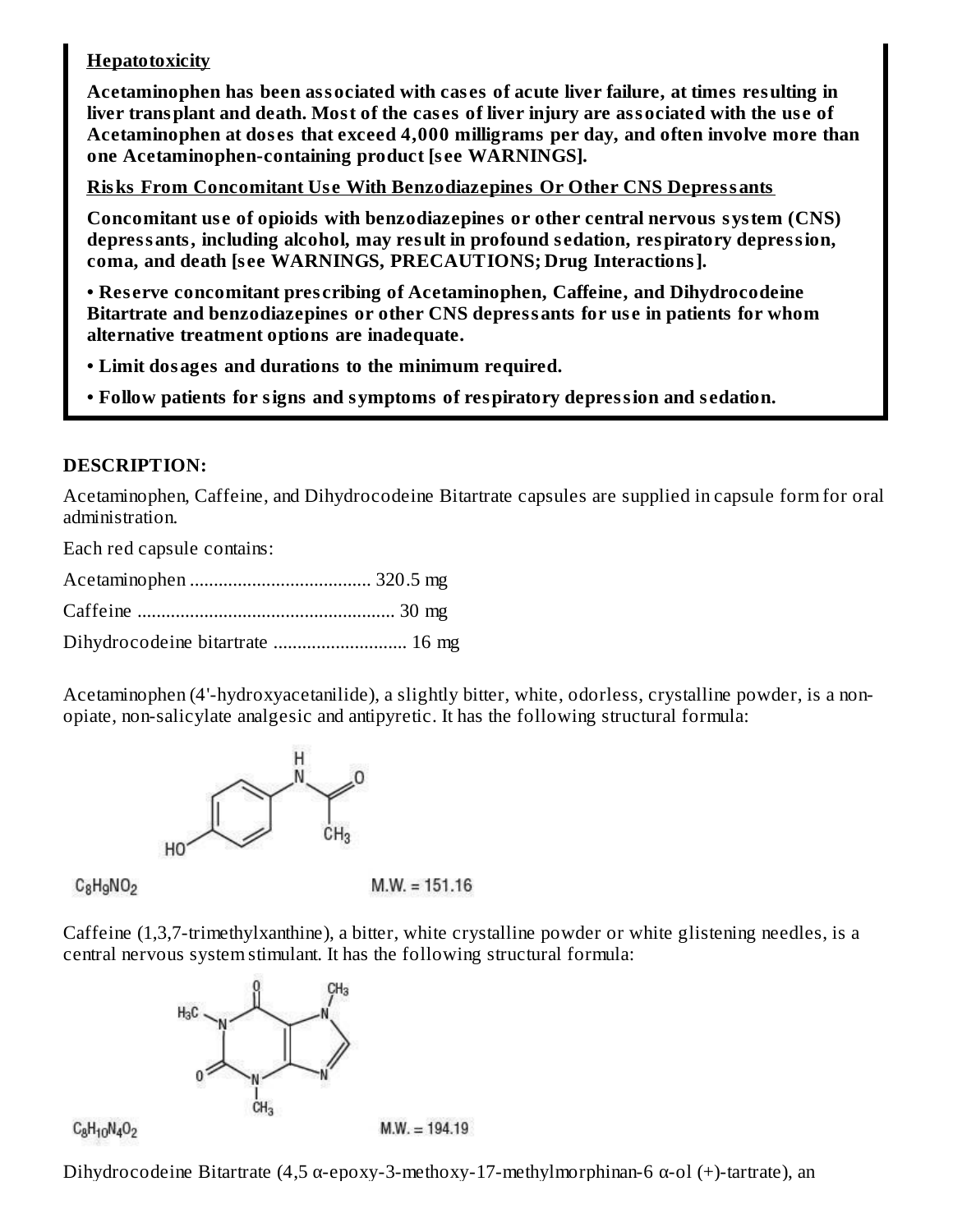odorless, fine white powder is an opioid analgesic. It has the following structural formula:



In addition, each capsule contains the following inactive ingredients: crospovidone, magnesium stearate, povidone, pregelatinized corn starch, stearic acid. The capsule is composed of FD&C Red #40, and gelatin. Imprinting ink is composed of ammonium hydroxide, isopropyl alcohol, n-butyl alcohol, pharmaceutical glaze (modified) in SD-45, propylene glycol, simethicone, and titanium dioxide.

# **CLINICAL PHARMACOLOGY:**

ACETAMINOPHEN, CAFFEINE, AND DIHYDROCODEINE BITARTRATE capsules contain dihydrocodeine which is a semi-synthetic narcotic analgesic related to codeine, with multiple actions qualitatively similar to those of codeine; the most prominent of these involve the central nervous system and organs with smooth muscle components. The principal action of therapeutic value is analgesia. This combination product also contains Acetaminophen, a non-opiate, non-salicylate analgesic and antipyretic. This combination product contains caffeine as an analgesic adjuvant. Caffeine is also a CNS and cardiovascular stimulant.

#### Effects on the Endocrine System

Chronic use of opioids may influence the hypothalamic-pituitary-gonadal axis, leading to hormonal changes that may manifest as low libido, impotence, erectile dysfunction, amenorrhea, or infertility. The causal role of opioids in the clinical syndrome of hypogonadism is unknown because the various medical, physical, lifestyle, and psychological stressors that may influence gonadal hormone levels have not been adequately controlled for in studies conducted to date [see ADVERSE REACTIONS].

# **INDICATIONS AND USAGE:**

Acetaminophen, Caffeine, and Dihydrocodeine Bitartrate capsules are indicated for the management of pain severe enough to require an opioid analgesic and for which alternative treatments are inadequate.

# Limitations of Use

Because of the risks of addiction, abuse, and misuse, with opioids, even at recommended doses [see WARNINGS], reserve Acetaminophen, Caffeine, and Dihydrocodeine Bitartrate for use in patients for whom alternative treatment options [e.g., non-opioid analgesics]

- Have not been tolerated, or are not expected to be tolerated,
- Have not provided adequate analgesia, or are not expected to provide adequate analgesia

# **CONTRAINDICATIONS:**

Acetaminophen, Caffeine, and Dihydrocodeine Bitartrate is contraindicated for:

- All children younger than 12 years of age [see WARNINGS and PRECAUTIONS]
- Post-operative management in children younger than 18 years of age following tonsillectomy and/or adenoidectomy [see WARNINGS and PRECAUTIONS].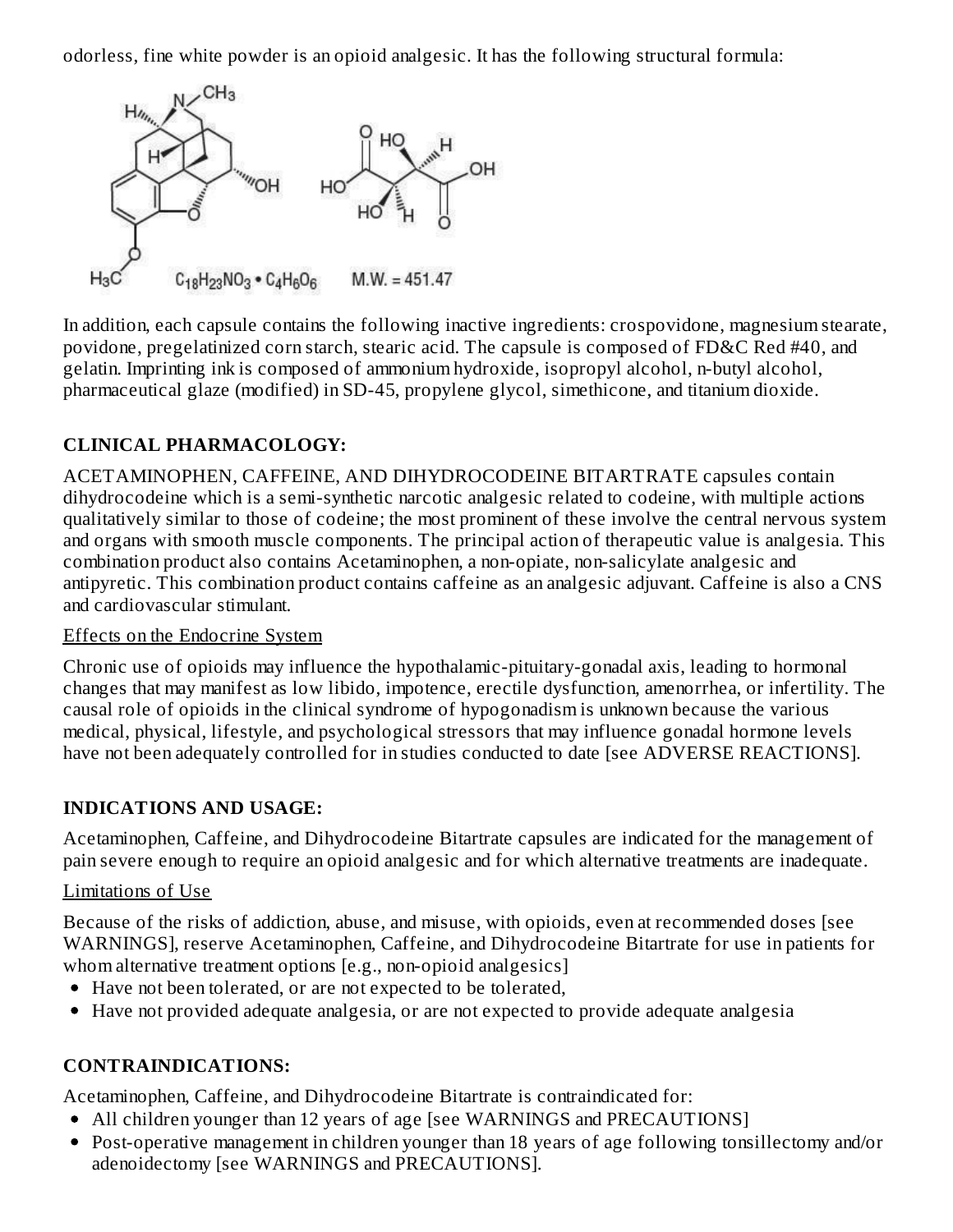Acetaminophen, Caffeine, and Dihydrocodeine Bitartrate is also contraindicated in patients with:

- Significant respiratory depression [see WARNINGS]
- Acute or severe bronchial asthma in an unmonitored setting or in the absence of resuscitative equipment [see WARNINGS]
- Known or suspected gastrointestinal obstruction, including paralytic ileus [see WARNINGS]
- Hypersensitivity to codeine, Acetaminophen, or any of the formulation excipients. (e.g., anaphylaxis) [see WARNINGS]

# **WARNINGS:**

### **Addiction, Abus e, and Misus e**

Acetaminophen, Caffeine, and Dihydrocodeine Bitartrate contains dihydrocodeine bitartrate, a Schedule III controlled substance. As an opioid, Acetaminophen, Caffeine, and Dihydrocodeine Bitartrate exposes users to the risks of addiction, abuse, and misuse [see DRUG ABUSE AND DEPENDENCE].

Although the risk of addiction in any individual is unknown, it can occur in patients appropriately prescribed Acetaminophen, Caffeine, and Dihydrocodeine Bitartrate Addiction can occur at recommended dosages and if the drug is misused or abused

Assess each patient's risk for opioid addiction, abuse, or misuse prior to prescribing Acetaminophen, Caffeine, and Dihydrocodeine Bitartrate and monitor all patients receiving Acetaminophen, Caffeine, and Dihydrocodeine Bitartrate for the development of these behaviors or conditions. Risks are increased in patients with a personal or family history of substance abuse (including drug or alcohol abuse or addiction) or mental illness (e.g., major depression). The potential for these risks should not, however, prevent the proper management of pain in any given patient. Patients at increased risk may be prescribed opioids such as Acetaminophen, Caffeine, and Dihydrocodeine Bitartrate, but use in such patients necessitates intensive counseling about the risks and proper use of Acetaminophen, Caffeine, and Dihydrocodeine Bitartrate along with intensive monitoring for signs of addiction, abuse, and misuse.

Opioids are sought by drug abusers and people with addiction disorders and are subject to criminal diversion. Consider these risks when prescribing or dispensing Acetaminophen, Caffeine, and Dihydrocodeine Bitartrate. Strategies to reduce these risks include prescribing the drug in the smallest appropriate quantity and advising the patient on the proper disposal of unused drug [see PRECAUTIONS; Information for Patients]. Contact local state professional licensing board or state controlled substances authority for information on how to prevent and detect abuse or diversion of this product.

# **Life-Threatening Respiratory Depression**

Serious, life-threatening, or fatal respiratory depression has been reported with the use of opioids, even when used as recommended. Respiratory depression, if not immediately recognized and treated, may lead to respiratory arrest and death. Management of respiratory depression may include close observation, supportive measures, and use of opioid antagonists, depending on the patient's clinical status [see OVERDOSAGE]. Carbon dioxide (CO2) retention from opioid-induced respiratory depression can exacerbate the sedating effects of opioids.

While serious, life-threatening, or fatal respiratory depression can occur at any time during the use of Acetaminophen, Caffeine, and Dihydrocodeine Bitartrate, the risk is greatest during the initiation of therapy or following a dosage increase. Monitor patients closely for respiratory depression, especially within the first 24-72 hours of initiating therapy with and following dosage increases of Acetaminophen, Caffeine, and Dihydrocodeine Bitartrate

To reduce the risk of respiratory depression, proper dosing and titration of Acetaminophen, Caffeine, and Dihydrocodeine Bitartrate are essential [see DOSAGE AND ADMINISTRATION]. Overestimating the Acetaminophen, Caffeine, and Dihydrocodeine Bitartrate dosage when converting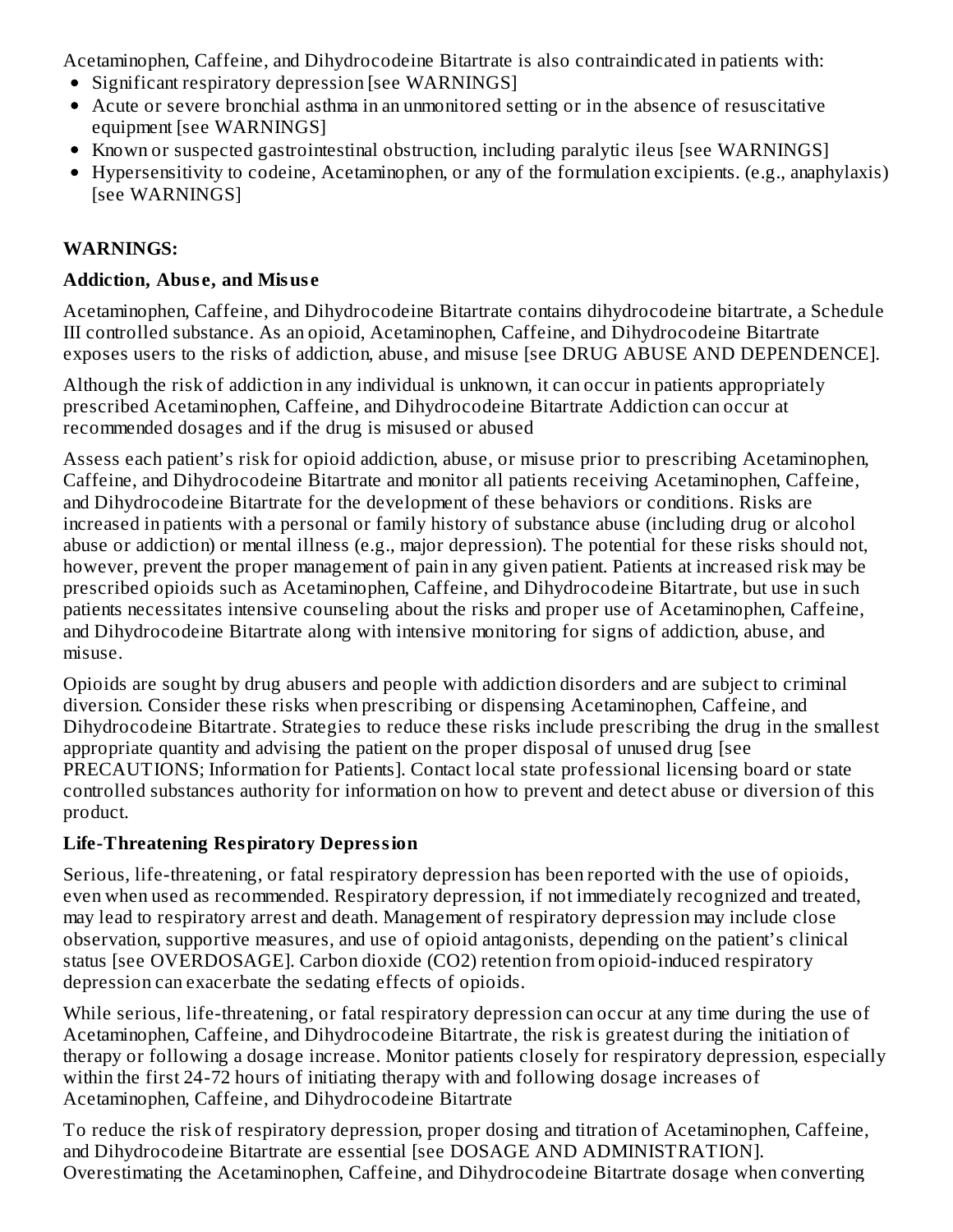patients from another opioid product can result in a fatal overdose with the first dose.

Accidental ingestion of Acetaminophen, Caffeine, and Dihydrocodeine Bitartrate especially by children, can result in respiratory depression and death due to an overdose of dihydrocodeine bitartrate.

### **Ultra-Rapid Metabolism of Codeine and Other Risk Factors for Life-threatening Respiratory Depression in Children**

Life-threatening respiratory depression and death have occurred in children who received codeine. Codeine is subject to variability in metabolism based upon CYP2D6 genotype (described below), which can lead to an increased exposure to the active metabolite morphine. Based upon post-marketing reports, children less than 12 years old appear to be more susceptible to the respiratory depressant effects of codeine, particularly if there are risk factors for respiratory depression. For example, many reported cases of death occurred in the post-operative period following tonsillectomy and/or adenoidectomy, and many of the children had evidence of being ultra-rapid metabolizers of codeine. Furthermore, children with obstructive sleep apnea who are treated with codeine for post-tonsillectomy and/or adenoidectomy pain may be particularly sensitive to its respiratory depressant effect. Because of the risk of life-threatening respiratory depression and death:

- Acetaminophen, Caffeine, and Dihydrocodeine Bitartrate is contraindicated for all children younger than 12 years of age [see CONTRAINDICATIONS].
- Acetaminophen, Caffeine, and Dihydrocodeine Bitartrate is contraindicated for post-operative management in pediatric patients younger than 18 years of age following tonsillectomy and/or adenoidectomy [see CONTRAINDICATIONS].
- Avoid the use of Acetaminophen, Caffeine, and Dihydrocodeine Bitartrate in adolescents 12 to 18 years of age who have other risk factors that may increase their sensitivity to the respiratory depressant effects of codeine unless the benefits outweigh the risks. Risk factors include conditions associated with hypoventilation, such as postoperative status, obstructive sleep apnea, obesity, severe pulmonary disease, neuromuscular disease, and concomitant use of other medications that cause respiratory depression.
- As with adults, when prescribing codeine for adolescents, healthcare providers should choose the lowest effective dose for the shortest period of time and inform patients and caregivers about these risks and the signs of morphine overdose [see OVERDOSAGE].

# **Nursing Mothers**

At least one death was reported in a nursing infant who was exposed to high levels of morphine in breast milk because the mother was an ultra-rapid metabolizer of codeine. Breastfeeding is not recommended during treatment with Acetaminophen, Caffeine, and Dihydrocodeine Bitartrate [see PRECAUTIONS; Nursing Mothers].

# **CYP2D6 Genetic Variability: Ultra-rapid metabolizer**

Some individuals may be ultra-rapid metabolizers because of a specific CYP2D6 genotype (e.g., gene duplications denoted as  $*1/*1xN$  or  $*1/*2xN$ ). The prevalence of this CYP2D6 phenotype varies widely and has been estimated at 1 to 10% for Whites (European, North American), 3 to 4% for Blacks (African Americans), 1 to 2% for East Asians (Chinese, Japanese, Korean), and may be greater than 10% in certain ethnic groups (i.e., Oceanian, Northern African, Middle Eastern, Ashkenazi Jews, Puerto Rican). These individuals convert codeine into its active metabolite, morphine, more rapidly and completely than other people. This rapid conversion results in higher than expected serum morphine levels. Even at labeled dosage regimens, individuals who are ultra-rapid metabolizers may have life-threatening or fatal respiratory depression or experience signs of overdose (such as extreme sleepiness, confusion, or shallow breathing) [see OVERDOSAGE]. Therefore, individuals who are ultra-rapid metabolizers should not use codeine.

# **Neonatal Opioid Withdrawal Syndrome**

Prolonged use of Acetaminophen, Caffeine, and Dihydrocodeine Bitartrate during pregnancy can result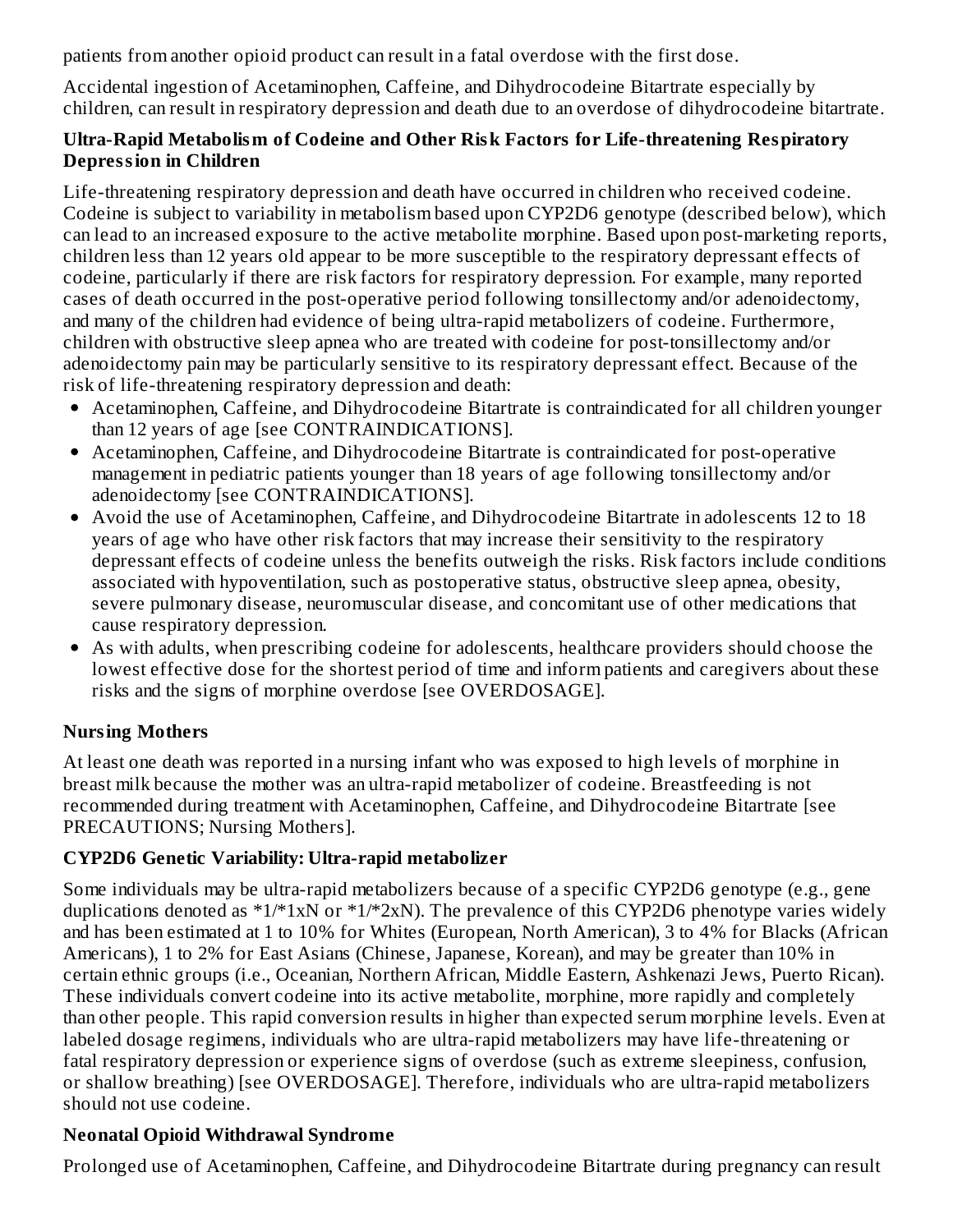in withdrawal in the neonate. Neonatal opioid withdrawal syndrome, unlike opioid withdrawal syndrome in adults, may be life-threatening if not recognized and treated, and requires management according to protocols developed by neonatology experts. Observe newborns for signs of neonatal opioid withdrawal syndrome and manage accordingly. Advise pregnant women using opioids for a prolonged period of the risk of neonatal opioid withdrawal syndrome and ensure that appropriate treatment will be available [see PRECAUTIONS; Information for Patients, Pregnancy].

# **Interactions with Drugs Affecting Cytochrome P450 Isoenzymes**

The effects of concomitant use or discontinuation of cytochrome P450 3A4 inducers, 3A4 inhibitors, or 2D6 inhibitors with codeine are complex. Use of cytochrome P450 3A4 inducers, 3A4 inhibitors, or 2D6 inhibitors with Acetaminophen, Caffeine, and Dihydrocodeine Bitartrate requires careful consideration of the effects on the parent drug, codeine, and the active metabolite, morphine.

# • Cytochrome P450 3A4 Interaction

The concomitant use of Acetaminophen, Caffeine, and Dihydrocodeine Bitartrate with all cytochrome P450 3A4 inhibitors , such as macrolide antibiotics (e.g., erythromycin), azole-antifungal agents (e.g., ketoconazole), and protease inhibitors (e.g., ritonavir) or discontinuation of a cytochrome P450 3A4 inducer such as rifampin, carbamazepine, and phenytoin, may result in an increase in codeine plasma concentrations with subsequently greater metabolism by cytochrome P450 2D6, resulting in greater morphine levels, which could increase or prolong adverse reactions and may cause potentially fatal respiratory depression.

The concomitant use of Acetaminophen, Caffeine, and Dihydrocodeine Bitartrate with all cytochrome P450 3A4 inducers or discontinuation of a cytochrome P450 3A4 inhibitor may result in lower codeine levels, greater norcodeine levels, and less metabolism via 2D6 with resultant lower morphine levels. This may be associated with a decrease in efficacy, and in some patients, may result in signs and symptoms of opioid withdrawal.

Follow patients receiving Acetaminophen, Caffeine, and Dihydrocodeine Bitartrate and any CYP3A4 inhibitor or inducer for signs and symptoms that may reflect opioid toxicity and opioid withdrawal when Acetaminophen, Caffeine, and Dihydrocodeine Bitartrate are used in conjunction with inhibitors and inducers of CYP3A4.

If concomitant use of a CYP3A4 inhibitor is necessary or if a CYP3A4 inducer is discontinued, consider dosage reduction of Acetaminophen, Caffeine, and Dihydrocodeine Bitartrate until stable drug effects are achieved. Monitor patients for respiratory depression and sedation at frequent intervals.

If concomitant use of a CYP3A4 inducer is necessary or if a CYP3A4 inhibitor is discontinued, consider increasing the Acetaminophen, Caffeine, and Dihydrocodeine Bitartrate dosage until stable drug effects are achieved. Monitor for signs of opioid withdrawal [see PRECAUTIONS, Drug Interactions].

# • Risks of Concomitant Use or Discontinuation of Cytochrome P450 2D6 Inhibitors

The concomitant use of Acetaminophen, Caffeine, and Dihydrocodeine Bitartrate with all cytochrome P450 2D6 inhibitors (e.g., amiodarone, quinidine) may result in an increase in codeine plasma concentrations and a decrease in active metabolite morphine plasma concentration which could result in an analgesic efficacy reduction or symptoms of opioid withdrawal.

Discontinuation of a concomitantly used cytochrome P450 2D6 inhibitor may result in a decrease in codeine plasma concentration and an increase in active metabolite morphine plasma concentration which could which could increase or prolong adverse reactions and may cause potentially fatal respiratory depression.

Follow patients receiving Acetaminophen, Caffeine, and Dihydrocodeine Bitartrate and any CYP2D6 inhibitor for signs and symptoms that may reflect opioid toxicity and opioid withdrawal when Acetaminophen, Caffeine, and Dihydrocodeine Bitartrate are used in conjunction with inhibitors of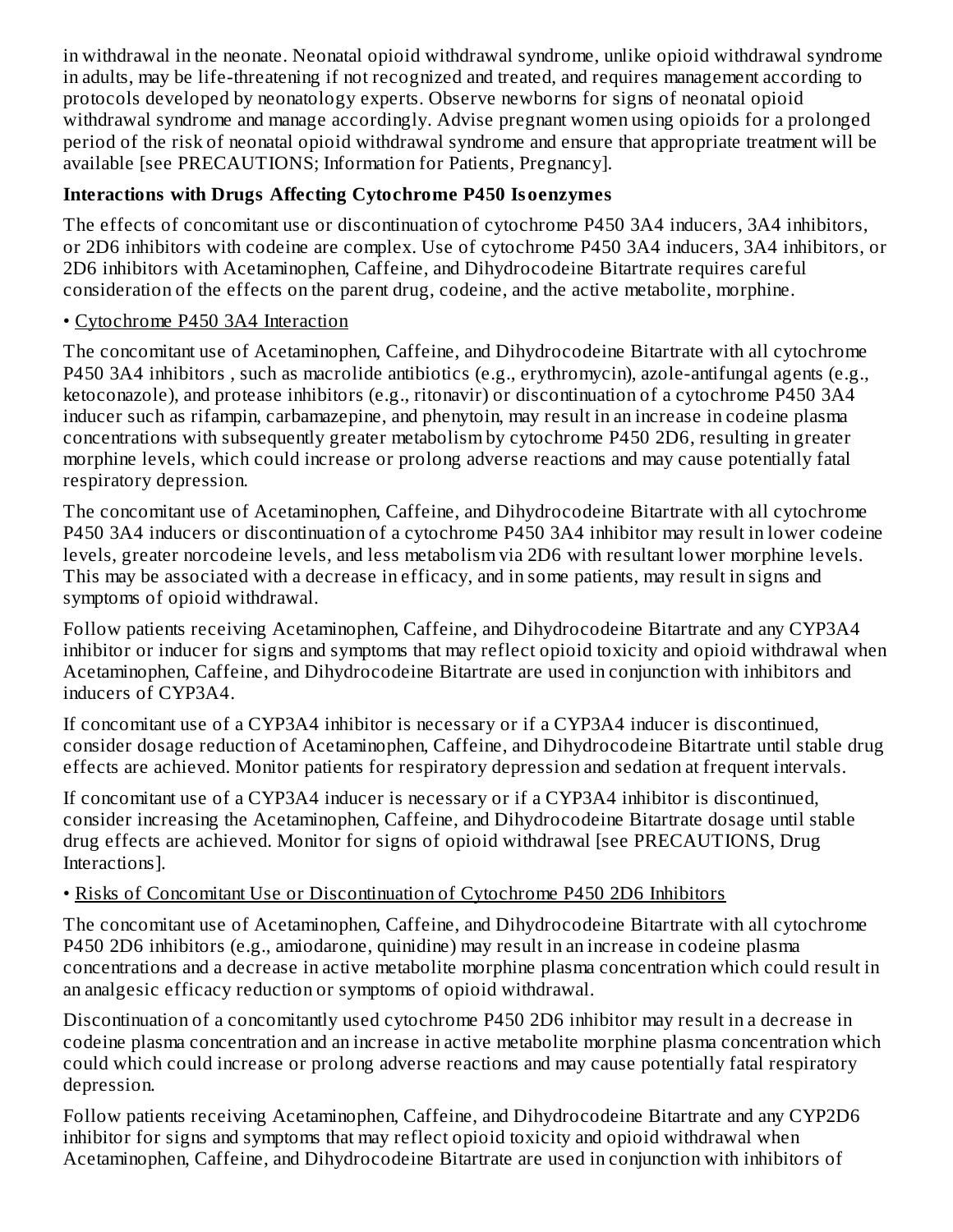### CYP2D6.

If concomitant use with a CYP2D6 inhibitor is necessary, follow the patient for signs of reduced efficacy or opioid withdrawal and consider increasing the Acetaminophen, Caffeine, and Dihydrocodeine Bitartrate dosage. After stopping use of a CYP2D6 inhibitor, consider reducing the Acetaminophen, Caffeine, and Dihydrocodeine Bitartrate dosage and follow the patient for signs and symptoms of respiratory depression or sedation [see PRECAUTIONS; Drug Interactions].

# **Hepatotoxicity**

Acetaminophen has been associated with cases of acute liver failure, at times resulting in liver transplant and death. Most of the cases of liver injury are associated with the use of Acetaminophen at doses that exceed 4000 milligrams per day, and often involve more than one Acetaminophen containing product. The excessive intake of Acetaminophen may be intentional to cause self-harm or unintentional as patients attempt to obtain more pain relief or unknowingly take other Acetaminophen-containing products.

The risk of acute liver failure is higher in individuals with underlying liver disease and in individuals who ingest alcohol while taking Acetaminophen.

Instruct patients to look for Acetaminophen or APAP on package labels and not to use more than one product that contains Acetaminophen. Instruct patients to seek medical attention immediately upon ingestion of more than 4000 milligrams of Acetaminophen per day, even if they feel well.

# **Risks from Concomitant Us e with Benzodiazepines or Other CNS Depressants**

Profound sedation, respiratory depression, coma, and death may result from the concomitant use of Acetaminophen, Caffeine, and Dihydrocodeine Bitartrate with benzodiazepines or other CNS depressants (e.g., non-benzodiazepine sedatives/hypnotics, anxiolytics, tranquilizers, muscle relaxants, general anesthetics, antipsychotics, other opioids, alcohol). Because of these risks, reserve concomitant prescribing of these drugs for use in patients for whom alternative treatment options are inadequate.

Observational studies have demonstrated that concomitant use of opioid analgesics and benzodiazepines increases the risk of drug-related mortality compared to use of opioid analgesics alone. Because of similar pharmacological properties, it is reasonable to expect similar risk with the concomitant use of other CNS depressant drugs with opioid analgesics [see PRECAUTIONS; Drug Interactions].

If the decision is made to prescribe a benzodiazepine or other CNS depressant concomitantly with an opioid analgesic, prescribe the lowest effective dosages and minimum durations of concomitant use. In patients already receiving an opioid analgesic, prescribe a lower initial dose of the benzodiazepine or other CNS depressant than indicated in the absence of an opioid, and titrate based on clinical response. If an opioid analgesic is initiated in a patient already taking a benzodiazepine or other CNS depressant, prescribe a lower initial dose of the opioid analgesic, and titrate based on clinical response. Follow patients closely for signs and symptoms of respiratory depression and sedation.

Advise both patients and caregivers about the risks of respiratory depression and sedation when Acetaminophen, Caffeine, and Dihydrocodeine Bitartrate is used with benzodiazepines or other CNS depressants (including alcohol and illicit drugs). Advise patients not to drive or operate heavy machinery until the effects of concomitant use of the benzodiazepine or other CNS depressant have been determined. Screen patients for risk of substance use disorders, including opioid abuse and misuse, and warn them of the risk for overdose and death associated with the use of additional CNS depressants including alcohol and illicit drugs [see PRECAUTIONS; Drug Interactions) and PRECAUTIONS; Information for Patients].

#### **Life-Threatening Respiratory Depression in Patients with Chronic Pulmonary Dis eas e or in Elderly, Cachectic, or Debilitated Patients**

The use of Acetaminophen, Caffeine, and Dihydrocodeine Bitartrate in patients with acute or severe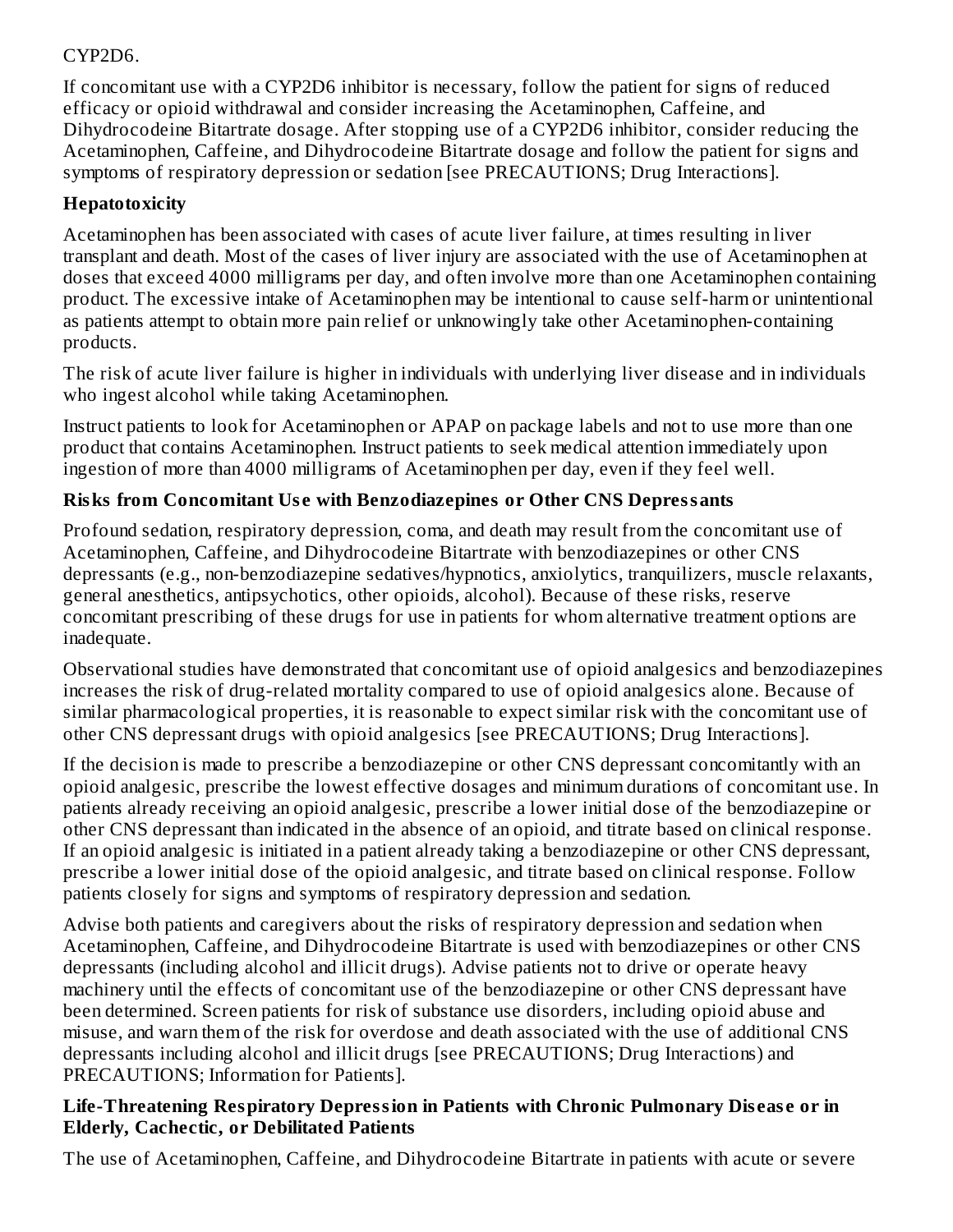bronchial asthma in an unmonitored setting or in the absence of resuscitative equipment is contraindicated.

Patients with Chronic Pulmonary Disease: Acetaminophen, Caffeine, and Dihydrocodeine Bitartrate treated patients with significant chronic obstructive pulmonary disease or cor pulmonale, and those with a substantially decreased respiratory reserve, hypoxia, hypercapnia, or pre-existing respiratory depression are at increased risk of decreased respiratory drive including apnea, even at recommended dosages of Acetaminophen, Caffeine, and Dihydrocodeine Bitartrate [see WARNINGS].

Elderly, Cachetic, or Debilitated Patients: Life-threatening respiratory depression is more likely to occur in elderly, cachectic, or debilitated patients because they may have altered pharmacokinetics or altered clearance compared to younger, healthier patients [see WARNINGS].

Monitor such patients closely, particularly when initiating and titrating Acetaminophen, Caffeine, and Dihydrocodeine Bitartrate and when Acetaminophen, Caffeine, and Dihydrocodeine Bitartrate is given concomitantly with other drugs that depress respiration [see WARNINGS]. Alternatively, consider the use of non-opioid analgesics in these patients.

### **Adrenal Insufficiency**

Cases of adrenal insufficiency have been reported with opioid use, more often following greater than 1 month of use. Presentation of adrenal insufficiency may include non-specific symptoms and signs including nausea, vomiting, anorexia, fatigue, weakness, dizziness, and low blood pressure. If adrenal insufficiency is suspected, confirm the diagnosis with diagnostic testing as soon as possible. If adrenal insufficiency is diagnosed, treat with physiologic replacement doses of corticosteroids. Wean the patient off of the opioid to allow adrenal function to recover and continue corticosteroid treatment until adrenal function recovers. Other opioids may be tried as some cases reported use of a different opioid without recurrence of adrenal insufficiency. The information available does not identify any particular opioids as being more likely to be associated with adrenal insufficiency.

#### **Serious Skin Reactions**

Rarely, Acetaminophen may cause serious skin reactions such as acute generalized exanthematous pustulosis (AGEP), Stevens-Johnson Syndrome (SJS), and toxic epidermal necrolysis (TEN), which can be fatal. Patients should be informed about the signs of serious skin reactions, and use of the drug should be discontinued at the first appearance of skin rash or any other sign of hypersensitivity.

# **Usage in Ambulatory Patients**

Dihydrocodeine may impair the mental and/or physical abilities required for the performance of potentially hazardous tasks such as driving a car or operating machinery.

# **Respiratory Depression**

Respiratory depression is the most dangerous acute reaction produced by opioid agonist preparations, although it is rarely severe with usual doses. Opioids decrease the respiratory rate, tidal volume, minute ventilation, and sensitivity to carbon dioxide. Respiratory depression occurs most frequently in elderly or debilitated patients, usually after large initial doses in nontolerant patients, or when opioids are given in conjunction with other agents that depress respiration. This combination product should be used with caution in patients with significant chronic obstructive pulmonary disease or cor pulmonale and in patients with a substantially decreased respiratory reserve, hypoxia hypercapnia, or respiratory depression. In such patients, alternative non-opioid analgesics should be considered, and opioids should be administered only under careful medical supervision at the lowest effective dose.

# **Head Injury**

This combination product should be used cautiously in the presence of head injury or increased intracranial pressure. The effects of opioids on pupillary response and consciousness may obscure neurologic signs of increases in intracranial pressure in patients with head injuries. The respiratory depressant effects including carbon dioxide retention and secondary elevation of cerebrospinal fluid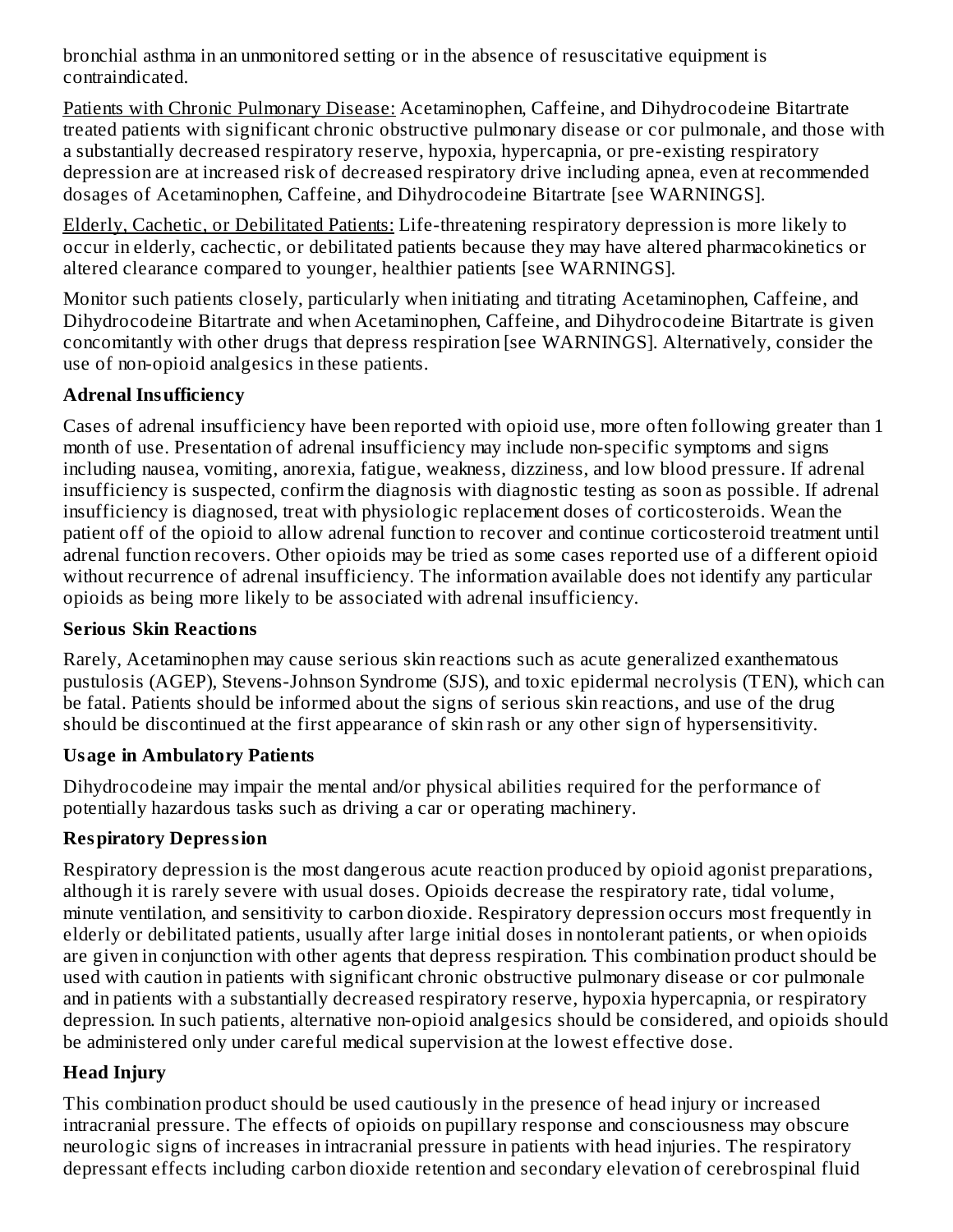pressure may be markedly exaggerated in the presence of head injury, intracranial lesions, or other causes of increased intracranial pressures.

### **Hypers ensitivity/Anaphylaxis**

There have been post-marketing reports of hypersensitivity and anaphylaxis associated with use of Acetaminophen. Clinical signs included swelling of the face, mouth, and throat, respiratory distress, urticaria, rash, pruritus, and vomiting. There were infrequent reports of life-threatening anaphylaxis requiring emergency medical attention. Instruct patients to discontinue Acetaminophen, Caffeine, and Dihydrocodeine Bitartrate immediately and seek medical care if they experience these symptoms. Do not prescribe Acetaminophen, Caffeine, and Dihydrocodeine Bitartrate for patients with Acetaminophen allergy.

# **Hypotensive Effect**

Dihydrocodeine, like all opioid analgesics, may cause hypotension in patients whose ability to maintain blood pressure has been compromised by a depleted blood volume or who receive concurrent therapy with drugs such as phenothiazines or other agents which compromise vasomotor tone. Acetaminophen, caffeine and dihydrocodeine bitartrate capsules may produce orthostatic hypotension in ambulatory patients. This combination product should be administered with caution to patients in circulatory shock, since vasodilation produced by the drug may further reduce cardiac output and blood pressure.

# **Drug Dependence**

Dihydrocodeine can produce drug dependence of the codeine type and has the potential of being abused [see DRUG ABUSE AND DEPENDENCE].

# **PRECAUTIONS:**

### **General**

Selection of patients for treatment with Acetaminophen, Caffeine, and Dihydrocodeine Bitartrate (Acetaminophen, caffeine, and dihydrocodeine bitartrate) capsules should be governed by the same principles that apply to the use of similar opioid/non-opioid fixed combination analgesics. As with any such opioid analgesic, the dosing regimen should be adjusted for each patient [see DOSAGE AND ADMINISTRATION]. This combination product should be used with caution in elderly or debilitated patients or those with any of the following conditions: acute alcoholism; adrenocortical insufficiency (e.g., Addison's disease); asthma; central nervous system depression or coma; chronic obstructive pulmonary disease; decreased respiratory reserve (including emphysema, severe obesity, cor pulmonale, or kyphoscoliosis); delirium tremens; head injury; hypotension; increased intracranial pressure; myxedema or hypothyroidism; prostatic hypertrophy or urethral stricture; and toxic psychosis. The benefits and risks of using opioids in patients taking monoamine oxidase inhibitors and in those with a history of drug abuse should be carefully considered. The administration of an analgesic containing an opioid may obscure the diagnosis or clinical course in patients with acute abdominal conditions. This combination product may aggravate convulsions in patients with convulsive disorders and, like all opioids, may induce or aggravate seizures in some clinical settings.

Acetaminophen is relatively non-toxic at therapeutic doses, but should be used with caution in patients with severe renal or hepatic disease. Care should be observed when using large doses of Acetaminophen in malnourished patients or those with a history of chronic alcohol abuse because they may be more susceptible to hepatic damage similar to that observed with toxic overdosage. Caffeine in high doses may produce central nervous system and cardiovascular stimulation and gastrointestinal irritation.

# **Information for Patients/Caregivers**

Addiction, Abuse, and Misuse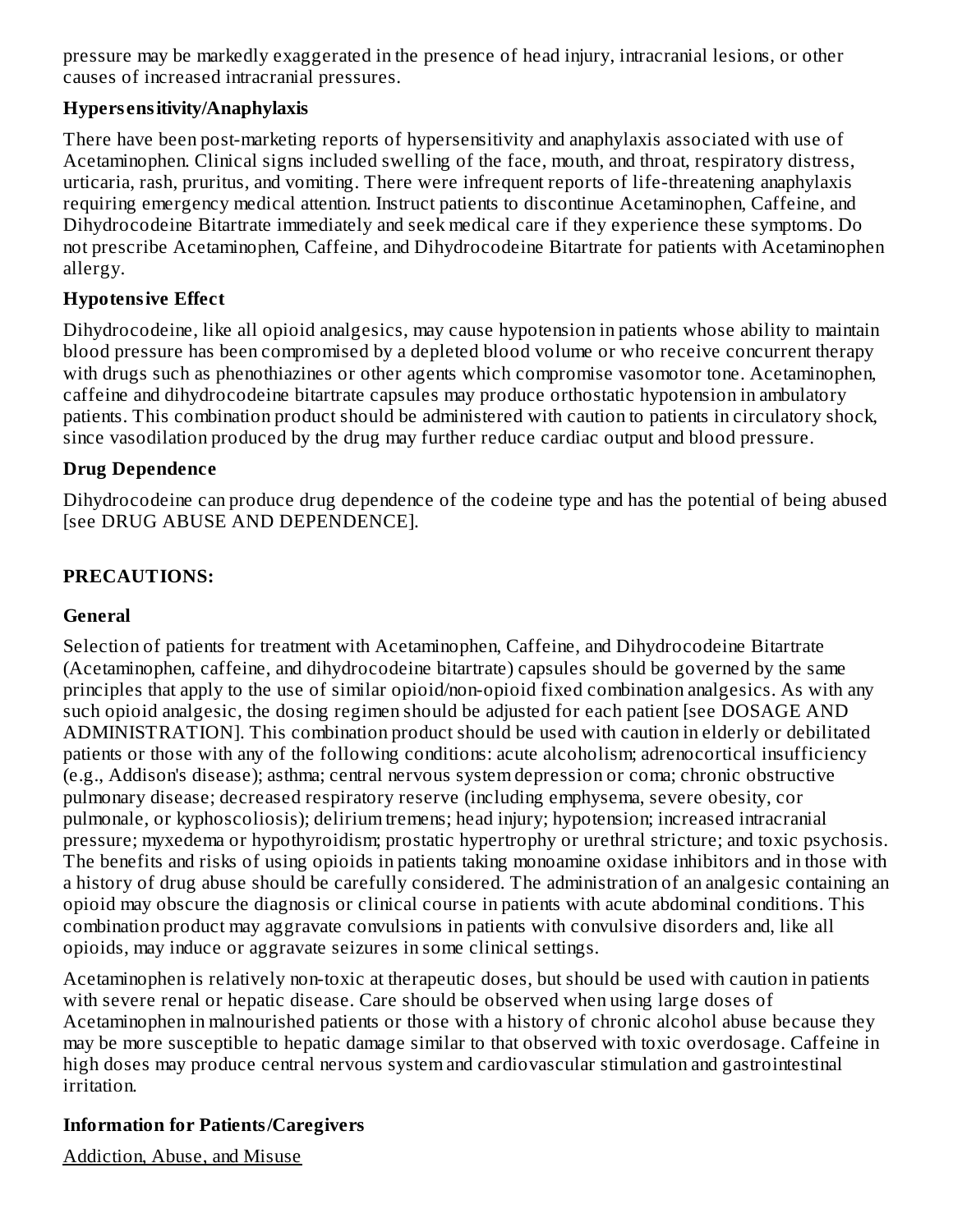Inform patients that the use of Acetaminophen, Caffeine, and Dihydrocodeine Bitartrate even when taken as recommended, can result in addiction, abuse, and misuse, which can lead to overdose and death [see WARNINGS]. Instruct patients not to share Acetaminophen, Caffeine, and Dihydrocodeine Bitartrate with others and to take steps to protect Acetaminophen, Caffeine, and Dihydrocodeine Bitartrate from theft or misuse.

### Life-Threatening Respiratory Depression

Inform patients of the risk of life-threatening respiratory depression, including information that the risk is greatest when starting Acetaminophen, Caffeine, and Dihydrocodeine Bitartrate or when the dosage is increased, and that it can occur even at recommended dosages [see WARNINGS]. Advise patients how to recognize respiratory depression and to seek medical attention if breathing difficulties develop.

### Accidental Ingestion

Inform patients that accidental ingestion, especially by children, may result in respiratory depression or death [see WARNINGS]. Instruct patients to take steps to store Acetaminophen, Caffeine, and Dihydrocodeine Bitartrate securely. Advise patients to properly dispose of the Acetaminophen, Caffeine, and Dihydrocodeine Bitartrate accordance with local state guidelines and/or regulations.

#### Ultra-Rapid Metabolism of Codeine and Other Risk Factors for Life-threatening Respiratory Depression in Children

Advise patients that Acetaminophen, Caffeine, and Dihydrocodeine Bitartrate is contraindicated in all children younger than 12 years of age and in children younger than 18 years of age following tonsillectomy and/or adenoidectomy. Advise caregivers of children ages 12 to 18 years of age receiving Acetaminophen, Caffeine, and Dihydrocodeine Bitartrate to monitor for signs of respiratory depression [see WARNINGS].

### Interactions with Benzodiazepines and Other CNS Depressants

Inform patients and caregivers that potentially fatal additive effects may occur if Acetaminophen, Caffeine, and Dihydrocodeine Bitartrate is used with benzodiazepines or other CNS depressants, including alcohol, and not to use such drugs unless supervised by a health care provider [see WARNINGS and PRECAUTIONS; Drug Interactions].

# Serotonin Syndrome

Inform patients that Acetaminophen, Caffeine, and Dihydrocodeine Bitartrate could cause a rare but potentially life-threatening condition resulting from concomitant administration of serotonergic drugs. Warn patients of the symptoms of serotonin syndrome and to seek medical attention right away if symptoms develop.

Instruct patients to inform their physicians if they are taking, or plan to take serotonergic medications [see PRECAUTIONS; Drug Interactions].

# Adrenal Insufficiency

Inform patients that Acetaminophen, Caffeine, and Dihydrocodeine Bitartrate could cause adrenal insufficiency, a potentially life threatening condition. Adrenal insufficiency may present with nonspecific symptoms and signs such as nausea, vomiting, anorexia, fatigue, weakness, dizziness, and low blood pressure. Advise patients to seek medical attention if they experience a constellation of these symptoms [see WARNINGS].

# **Important Administration Instructions**

Instruct patients how to properly take Acetaminophen, Caffeine, and Dihydrocodeine Bitartrate [see DOSAGE AND ADMINISTRATION]

- Advise patients not to adjust the dose of Acetaminophen, Caffeine, and Dihydrocodeine Bitartrate without consulting a physician or other healthcare professional.
- If patients have been receiving treatment with Acetaminophen, Caffeine, and Dihydrocodeine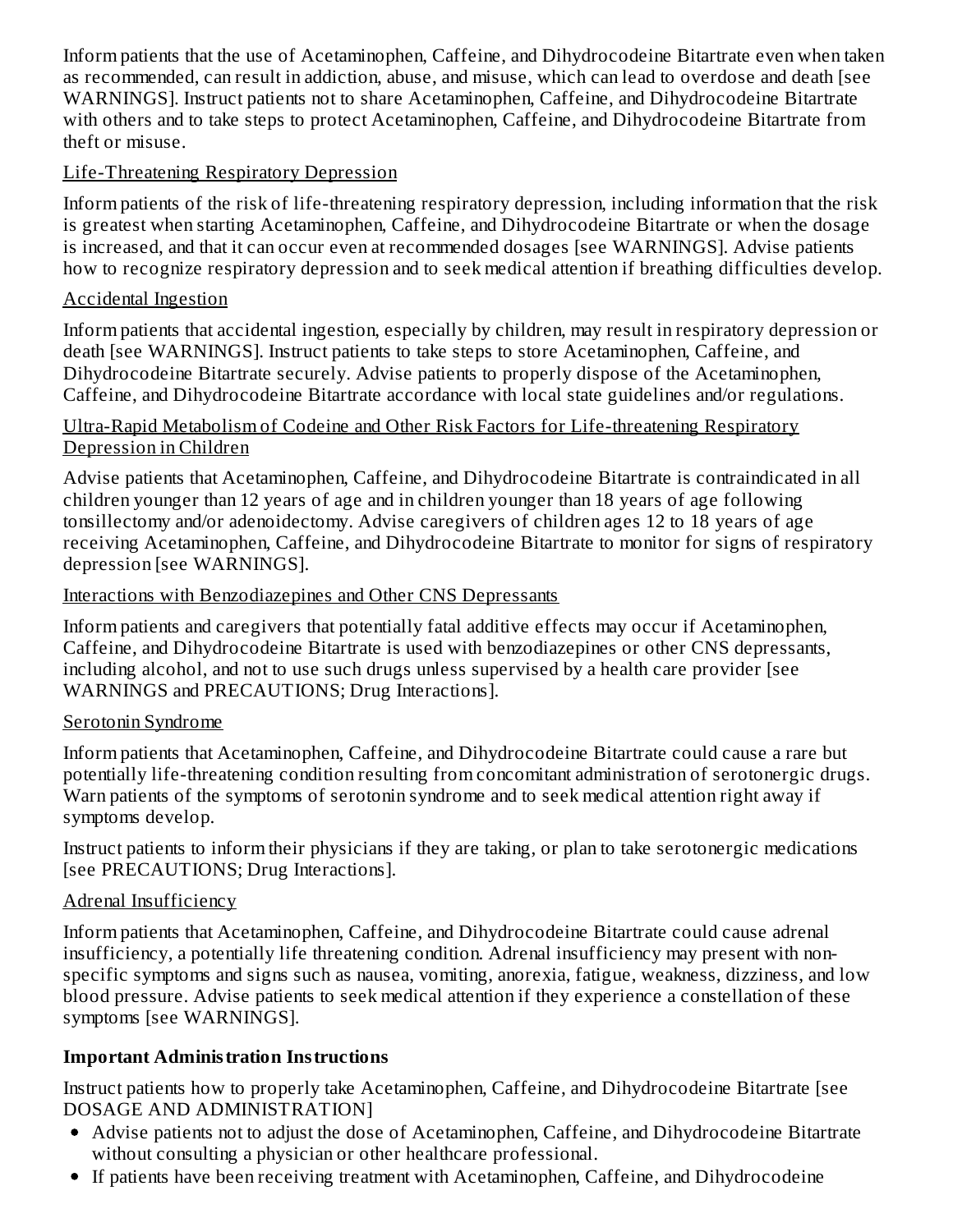Bitartrate for more than a few weeks and cessation of therapy is indicated, counsel them on the importance of safely tapering the dose and that abruptly discontinuing the medication could precipitate withdrawal symptoms. Provide a dose schedule to accomplish a gradual discontinuation of the medication [see Warnings].

### Pregnancy

# Neonatal Opioid Withdrawal Syndrome

Inform female patients of reproductive potential that prolonged use of Acetaminophen, Caffeine, and Dihydrocodeine Bitartrate during pregnancy can result in neonatal opioid withdrawal syndrome, which may be life-threatening if not recognized and treated [see WARNINGS, PRECAUTIONS; Pregnancy]

# *Embryo-Fetal Toxicity*

Inform female patients of reproductive potential that Acetaminophen, Caffeine, and Dihydrocodeine Bitartrate can cause fetal harm and to inform the prescriber of a known or suspected pregnancy [see PRECAUTIONS; Pregnancy].

# **Lactation**

Advise women that breastfeeding is not recommended during treatment with Acetaminophen, Caffeine, and Dihydrocodeine Bitartrate; [See Nursing Mothers].

# Disposal of Unused Acetaminophen, Caffeine, and Dihydrocodeine Bitartrate

Advise patients to properly dispose of unused Acetaminophen, Caffeine, and Dihydrocodeine Bitartrate. Advise patients to throw the drug in the household trash following these steps.

1) Remove them from their original containers and mix them with an undesirable substance, such as used coffee grounds or kitty litter (this makes the drug less appealing to children and pets, and unrecognizable to people who may intentionally go through the trash seeking drugs).

2) Place the mixture in a sealable bag, empty can, or other container to prevent the drug from leaking or breaking out of a garbage bag, or to dispose of in accordance with the local state guidelines and/or regulations.

Patients receiving Acetaminophen, Caffeine, and Dihydrocodeine Bitartrate capsules should be given the following information:

1. Do not take Acetaminophen, Caffeine, and Dihydrocodeine Bitartrate if you are allergic to any of its ingredients. If you develop signs of allergy such as a rash or difficulty breathing stop taking Acetaminophen, Caffeine, and Dihydrocodeine Bitartrate and contact your healthcare provider immediately.

2. Do not take more than 4000 milligrams of Acetaminophen per day. Call your doctor if you took more than the recommended dose.

3. Patients should be advised that Acetaminophen, Caffeine, and Dihydrocodeine Bitartrate capsules may impair the mental or physical abilities required for the performance of potentially hazardous tasks such as driving a car or operating machinery.

4. Patients should be advised to report adverse experiences occurring during therapy.

5. Patients should be advised not to adjust the dose of Acetaminophen, Caffeine, and Dihydrocodeine Bitartrate without consulting the prescribing professional.

6. Patients should be advised that Acetaminophen, Caffeine, and Dihydrocodeine Bitartrate capsules are a potential drug of abuse. They should protect it from theft, and it should never be given to anyone other than the individual for whom it was prescribed.

7. Advise patients that some people have a genetic variation that results in dihydrocodeine changing into dihydromorphine more rapidly and completely than other people. Most people are unaware of whether they are an ultra-rapid dihydrocodeine metabolizer or not. These higher-than-normal levels of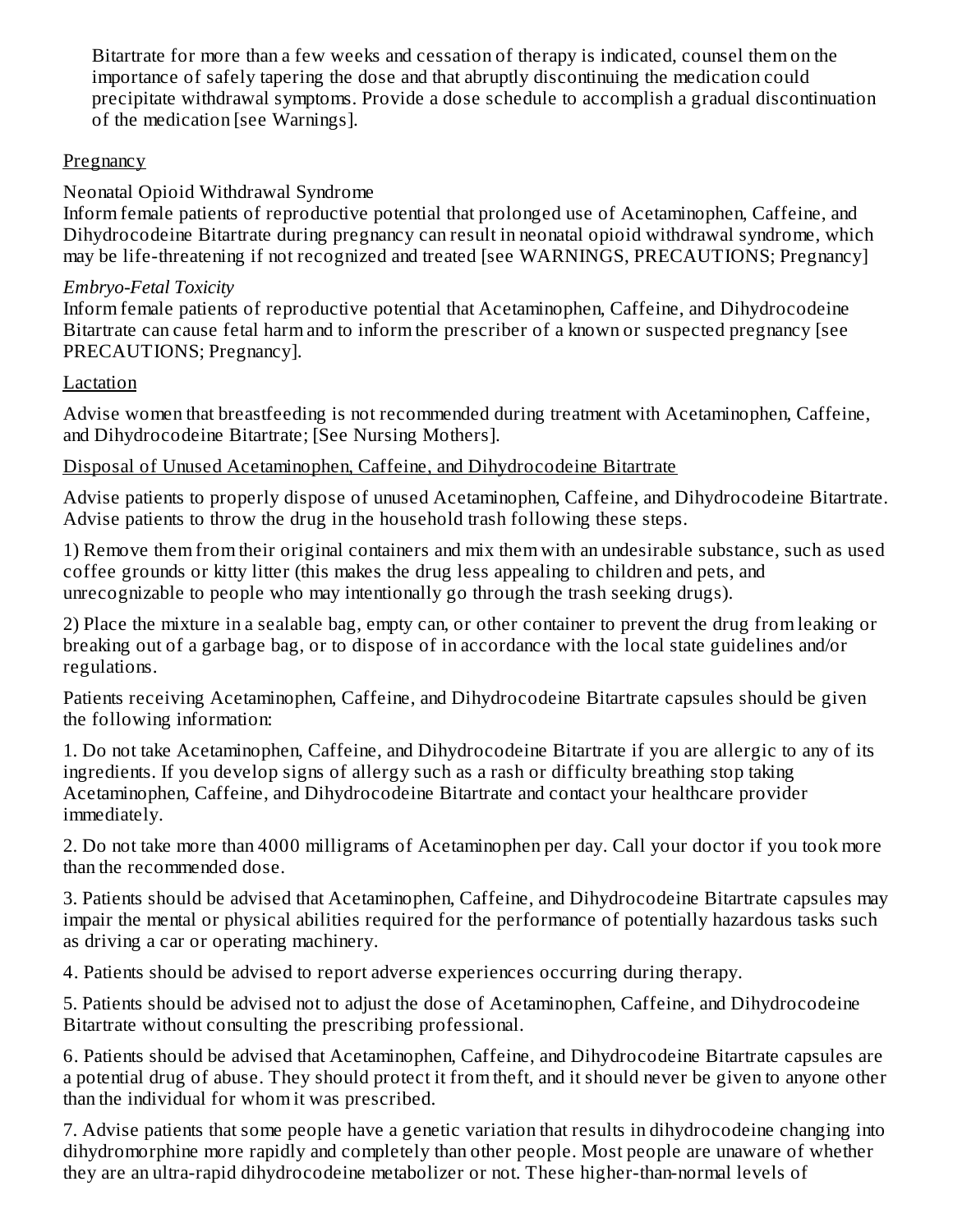dihydromorphine in the blood may lead to life-threatening or fatal respiratory depression or signs of overdose such as extreme sleepiness, confusion, or shallow breathing. Children with this genetic variation who were prescribed codeine after tonsillectomy and/or adenoidectomy for obstructive sleep apnea may be at greatest risk based on reports of several deaths in this population due to respiratory depression. Dihydrocodeine-containing products are contraindicated in all children who undergo tonsillectomy and/or adenoidectomy. Advise caregivers of children receiving dihydrocodeinecontaining products for other reasons to monitor for signs of respiratory depression.

# **Drug Interactions**

### CYP2D6 Inhibitors

Dihydrocodeine in Acetaminophen, Caffeine, and Dihydrocodeine Bitartrate is metabolized by CYP2D6 to form dihydromorphine. The concomitant use of Acetaminophen, Caffeine, and Dihydrocodeine Bitartrate and CYP2D6 inhibitors (e.g., paroxetine, fluoxetine, paroxetine bupropion) can increase the plasma concentration of dihydrocodeine, but can decrease the plasma concentration of active metabolite dihydromorphine which could result in reduced analgesic efficacy or symptoms of opioid withdrawal, particularly when an inhibitor is added after a stable dose of Acetaminophen, Caffeine, and Dihydrocodeine Bitartrate is achieved.

After stopping a CYP2D6 inhibitor, as the effects of the inhibitor decline, the dihydrocodeine plasma concentration will decrease but the active metabolite dihydromorphine plasma concentration will increase, which could increase or prolong adverse reactions and may cause potentially fatal respiratory depression.

If concomitant use with a CYP2D6 inhibitor is necessary or if a CYP2D6 inhibitor is discontinued after concomitant use, consider dosage adjustment of Acetaminophen, Caffeine, and Dihydrocodeine Bitartrate and monitor patients closely at frequent intervals.

If concomitant use with CYP2D6 inhibitors is necessary, follow the patient for reduced efficacy or signs and symptoms of opioid withdrawal and consider increasing the Acetaminophen, Caffeine, and Dihydrocodeine Bitartrate as needed.

After stopping use of a CYP2D6 inhibitor, consider reducing the Acetaminophen, Caffeine, and Dihydrocodeine Bitartrate and monitor the patient for signs and symptoms of respiratory depression or sedation.

# CYP3A4 Inhibitors

The concomitant use of Acetaminophen, Caffeine, and Dihydrocodeine Bitartrate with CYP3A4 inhibitors such as macrolide antibiotics (e.g., erythromycin), azole-antifungal agents (e.g. ketoconazole), and protease inhibitors (e.g., ritonavir), may result in an increase in dihydrocodeine plasma concentration with subsequently greater metabolism by cytochrome CYP2D6, resulting in greater dihydromorphine levels, which could increase or prolong adverse reactions and may cause potentially fatal respiratory depression, particularly when an inhibitor is added after a stable dose of Acetaminophen, Caffeine, and Dihydrocodeine Bitartrate is achieved.

After stopping a CYP3A4 inhibitor, as the effects of the inhibitor decline, it may result in lower dihydrocodeine plasma levels, greater dihydronorcodeine levels, and less metabolism via 2D6 with resultant lower dihydromorphine levels, resulting in decreased opioid efficacy or a withdrawal syndrome in patients who had developed physical dependence to dihydrocodeine. If concomitant use with CYP3A4 inhibitor is necessary, consider dosage reduction of Acetaminophen, Caffeine, and Dihydrocodeine Bitartrate until stable drug effects are achieved. Monitor patients for respiratory depression and sedation at frequent intervals.

If a CYP3A4 inhibitor is discontinued, consider increasing the Acetaminophen, Caffeine, and Dihydrocodeine Bitartrate dosage until stable drug effects are achieved. Monitor for signs of opioid withdrawal.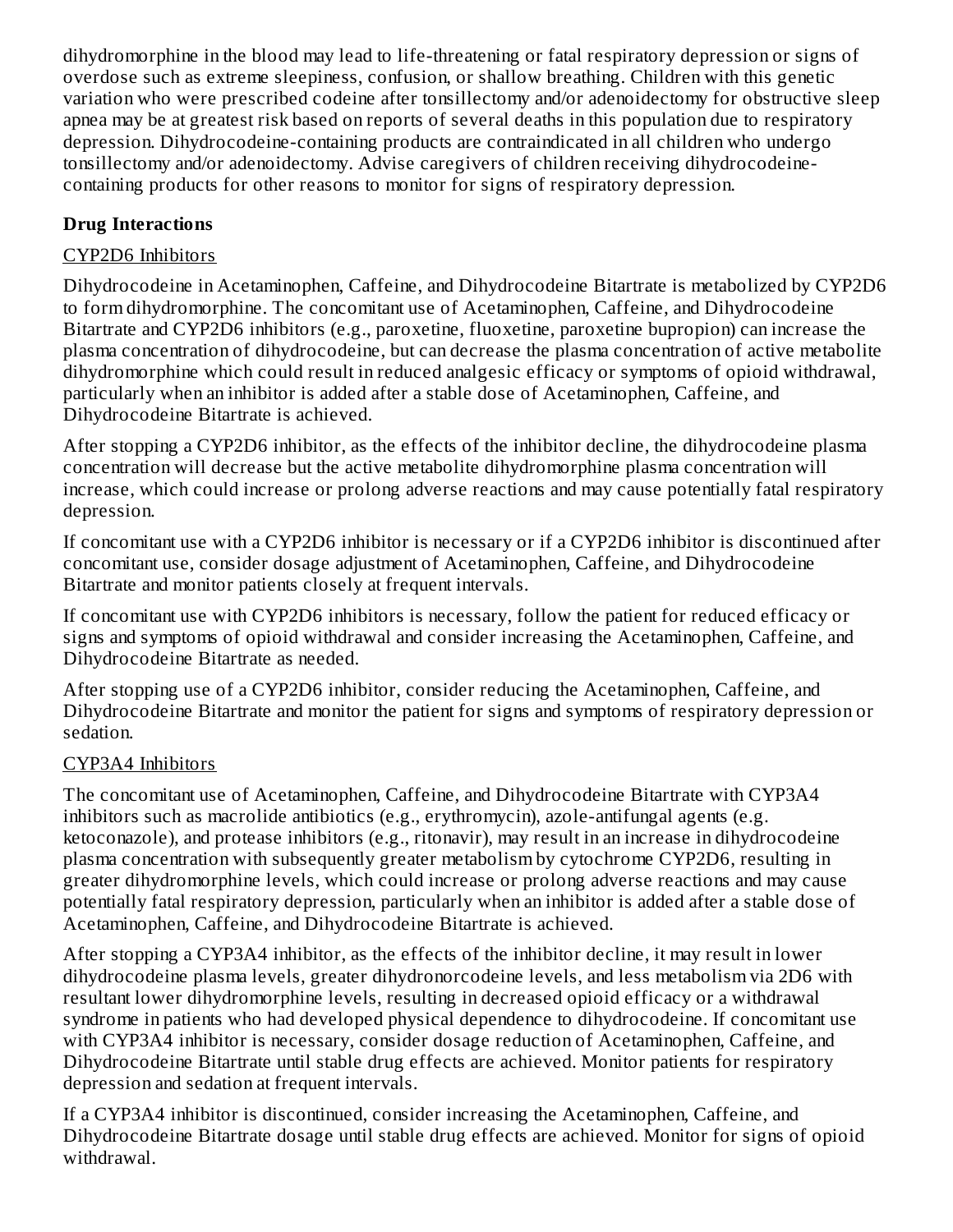#### CYP3A4 Inducers

The concomitant use of Acetaminophen, Caffeine, and Dihydrocodeine Bitartrate and CYP3A4 inducers (e.g., rifampin, carbamazepine, phenytoin), can result in lower dihydrocodeine levels, greater dihydronorcodeine levels, and less metabolism via 2D6 with resultant lower dihydromorphine levels, resulting in decreased efficacy or a withdrawal syndrome in patients who had developed physical dependence to dihydrocodeine.

After stopping a CYP3A4 inducer, as the effects of the inhibitor decline, the dihydrocodeine plasma concentration may increase with subsequently greater metabolism by cytochrome CYP2D6, resulting in greater dihydromorphine levels, which could increase or prolong both the therapeutic effects and adverse reactions, and may cause serious respiratory depression.

If concomitant use with CYP3A4 inducer is necessary, follow the patient for reduced efficacy and signs of opioid withdrawal and consider increasing the Acetaminophen, Caffeine, and Dihydrocodeine Bitartrate dosage as needed.

If a CYP3A4 inducer is discontinued, consider Acetaminophen, Caffeine, and Dihydrocodeine Bitartrate dosage reduction and monitor for signs of respiratory depression and sedation at frequent intervals.

#### Benzodiazepines and Other Central Nervous System (CNS) Depressants

Due to additive pharmacologic effect, the concomitant use of benzodiazepines or other CNS depressants, including alcohol, and other sedatives/hypnotics, anxiolytics, tranquilizers, muscle relaxants, general anesthetics, antipsychotics and other opioids, can increase the risk of hypotension, respiratory depression, profound sedation, coma, and death. Reserve concomitant prescribing of these drugs for use in patients for whom alternative treatment options are inadequate. Limit dosages and durations to the minimum required. Follow patients closely for signs of respiratory depression and sedation [see WARNINGS].

#### Serotonergic Drugs

The concomitant use of opioids with other drugs that affect the serotonergic neurotransmitter system, such as selective serotonin reuptake inhibitors (SSRIs), serotonin and norepinephrine reuptake inhibitors (SNRIs), tricyclic antidepressants (TCAs), triptans, 5-HT3 receptor antagonists, drugs that effect the serotonin neurotransmitter system (e.g., mirtazapine, trazodone, tramadol), and monoamine oxidase (MAO) inhibitors (used to treat psychiatric disorders and also others, such as linezolid and intravenous methylene blue) [see PRECAUTIONS; Information for Patients].

If concomitant use is warranted, carefully observe the patient, particularly during treatment initiation and dose adjustment. Discontinue Acetaminophen, Caffeine, and Dihydrocodeine Bitartrate immediately if serotonin syndrome is suspected.

#### Dihydrocodeine with Monoamine Oxidase Inhibitors

Dihydrocodeine, like all opioid analgesics, interacts with monoamine oxidase inhibitors causing central nervous system excitation and hypertension.

#### Dihydrocodeine with Mixed Agonist/Antagonist Opioid Analgesics

Agonist/antagonist analgesics (i.e., pentazocine, nalbuphine, butorphanol and buprenorphine) may reduce the analgesic effect of this combination product.

#### Acetaminophen Drug Interactions

Chronic and excessive consumption of alcohol may increase the hepatotoxic risk of Acetaminophen. The potential for hepatotoxicity with Acetaminophen also may be increased in patients receiving anticonvulsants that induce hepatic microsomal enzymes (including phenytoin, barbiturates, and carbamazepine) or isoniazide. Chronic ingestion of large doses of Acetaminophen may slightly potentiate the effects of warfarin-and indandione-derivative anticoagulants. Severe hypothermia is possible in patients receiving Acetaminophen concomitantly with phenothiazines.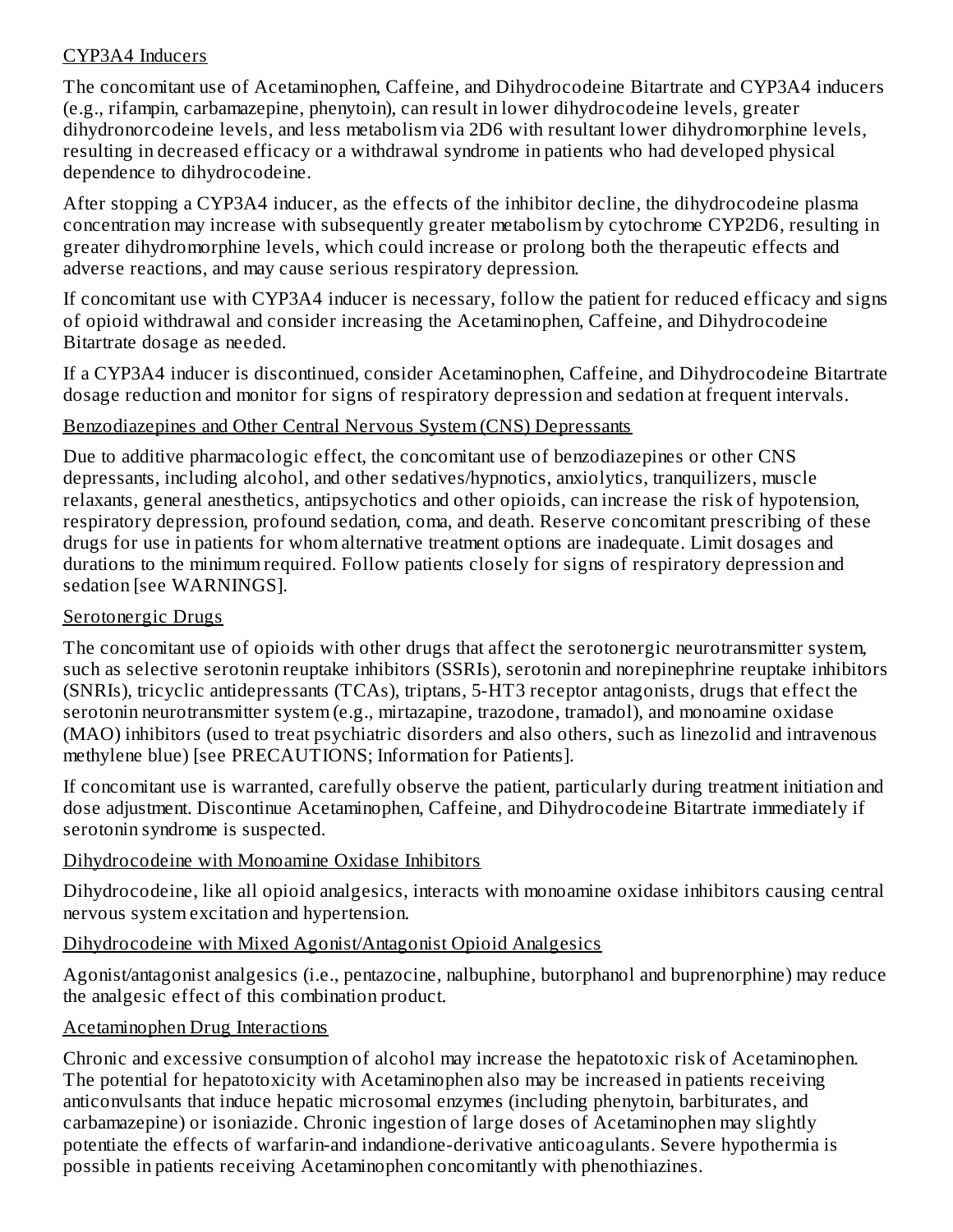#### Caffeine Drug Interactions

Caffeine may enhance the cardiac inotropic effects of beta-adrenergic stimulating agents. Coadministration of caffeine and disulfiram may lead to a substantial decrease in caffeine clearance. Caffeine may increase the metabolism of other drugs such as phenobarbital and aspirin. Caffeine accumulation may occur when products or foods containing caffeine are consumed concomitantly with quinolones such as ciprofloxacin.

### **Carcinogenesis, Mutagenesis, Impairment of Fertility**

### Infertility

Chronic use of opioids may cause reduced fertility in females and males of reproductive potential. It is not known whether these effects on fertility are reversible [see ADVERSE REACTIONS].

### **Pregnancy:**

Teratogenic Effects – Pregnancy Category C.

Animal reproduction studies have not been conducted with Acetaminophen, Caffeine, and Dihydrocodeine Bitartrate capsules. It is also not known whether this combination product can cause fetal harm when administered to pregnant women or can affect reproduction capacity in males and females. This combination product should be given to pregnant women only if clearly needed, especially during the first trimester.

#### Fetal/Neonatal Adverse Reactions

Prolonged use of opioid analgesics during pregnancy for medical or nonmedical purposes can result in physical dependence in the neonate and neonatal opioid withdrawal syndrome shortly after birth.

Neonatal opioid withdrawal syndrome presents as irritability, hyperactivity and abnormal sleep pattern, high pitched cry, tremor, vomiting, diarrhea and failure to gain weight. The onset, duration, and severity of neonatal opioid withdrawal syndrome vary based on the specific opioid used, duration of use, timing and amount of last maternal use, and rate of elimination of the drug by the newborn. Observe newborns for symptoms of neonatal opioid withdrawal syndrome and manage accordingly [see WARNINGS].

# **Labor and Delivery**

Opioids cross the placenta and may produce respiratory depression and psycho-physiologic effects in neonates. An opioid antagonist, such as naloxone, must be available for reversal of opioid-induced respiratory depression in the neonate. Acetaminophen, Caffeine, and Dihydrocodeine Bitartrate is not recommended for use in pregnant women during or immediately prior to labor, when other analgesic techniques are more appropriate. Opioid analgesics, including Acetaminophen, Caffeine, and Dihydrocodeine Bitartrate, and can prolong labor through actions which temporarily reduce the strength, duration, and frequency of uterine contractions. However, this effect is not consistent and may be offset by an increased rate of cervical dilation, which tends to shorten labor. Monitor neonates exposed to opioid analgesics during labor for signs of excess sedation and respiratory depression.

# **Nursing Mothers**

Dihydrocodeine bitartrate and its active metabolite, morphine, are present in human milk. There are published studies and cases that have reported excessive sedation, respiratory depression, and death in infants exposed to codeine via breast milk. Women who are ultra-rapid metabolizers of dihydrocodeine achieve higher than expected serum levels of morphine, potentially leading to higher levels of morphine in breast milk that can be dangerous in their breastfed infants. In women with normal dihydrocodeine metabolism (normal CYP2D6 activity), the amount of dihydrocodeine secreted into human milk is low and dose-dependent.

There is no information on the effects of the dihydrocodeine on milk production. Because of the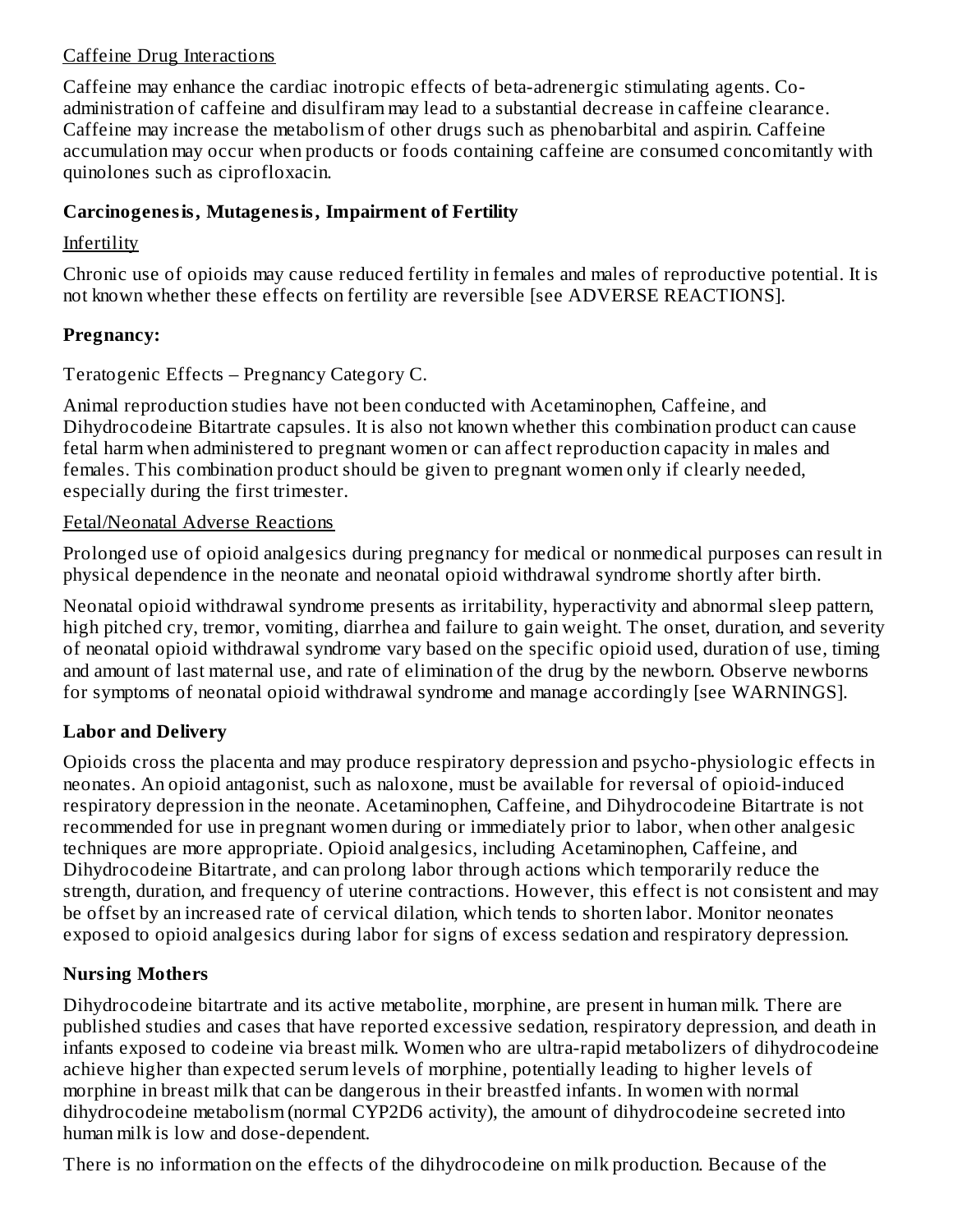potential for serious adverse reactions, including excess sedation, respiratory depression, and death in a breastfed infant, advise patients that breastfeeding is not recommended during treatment with Acetaminophen, Caffeine, and Dihydrocodeine Bitartrate [see WARNINGS].

### *Clinical Considerations*

If infants are exposed to Acetaminophen, Caffeine, and Dihydrocodeine Bitartrate through breast milk, they should be monitored for excess sedation and respiratory depression. Withdrawal symptoms can occur in breastfed infants when maternal administration of an opioid analgesic is stopped, or when breast-feeding is stopped.

Acetaminophen and caffeine are also excreted in breast milk in small amounts. Because of the potential for serious adverse reactions in nursing infants from this combination product, a decision should be made whether to discontinue nursing or to discontinue the drug, taking into account the importance of the drug to the mother.

# **Pediatric Us e**

Safety and effectiveness of Acetaminophen, Caffeine, and Dihydrocodeine Bitartrate in pediatric patients have not been established.

Life-threatening respiratory depression and death have occurred in children who received codeine [see WARNINGS]. In most of the reported cases, these events followed tonsillectomy and/or adenoidectomy, and many of the children had evidence of being ultra-rapid metabolizers of codeine (i.e., multiple copies of the gene for cytochrome P450 isoenzyme 2D6 or high morphine concentrations). Children with sleep apnea may be particularly sensitive to the respiratory depressant effects of codeine.

Because of the risk of life-threatening respiratory depression and death:

- Acetaminophen, Caffeine, and Dihydrocodeine Bitartrate is contraindicated for all children younger than 12 years of age [see CONTRAINDICATIONS].
- Acetaminophen, Caffeine, and Dihydrocodeine Bitartrate is contraindicated for post-operative management in pediatric patients younger than 18 years of age following tonsillectomy and/or adenoidectomy [see CONTRAINDICATIONS].
- Avoid the use of Acetaminophen, Caffeine, and Dihydrocodeine Bitartrate in adolescents 12 to 18 years of age who have other risk factors that may increase their sensitivity to the respiratory depressant effects of codeine unless the benefits outweigh the risks. Risk factors include conditions associated with hypoventilation, such as postoperative status, obstructive sleep apnea, obesity, severe pulmonary disease, neuromuscular disease, and concomitant use of other medications that cause respiratory depression [see WARNINGS].

# **Geriatric Us e**

Elderly patients (aged 65 years or older) may have increased sensitivity to Acetaminophen, Caffeine, and Dihydrocodeine Bitartrate. In general, use caution when selecting a dosage for an elderly patient, usually starting at the low end of the dosing range, reflecting the greater frequency of decreased hepatic, renal, or cardiac function and of concomitant disease or other drug therapy.

Respiratory depression is the chief risk for elderly patients treated with opioids, and has occurred after large initial doses were administered to patients who were not opioid-tolerant or when opioids were co-administered with other agents that depress respiration. Titrate the dosage of Acetaminophen, Caffeine, and Dihydrocodeine Bitartrate slowly in geriatric patients and monitor closely for signs of central nervous system and central nervous system depression [see WARNINGS].

# **Hepatic Impairment**

Acetaminophen, Caffeine, and Dihydrocodeine Bitartrate capsules should be given with caution to patients with hepatic insufficiency. Since dihydrocodeine is metabolized by the liver and since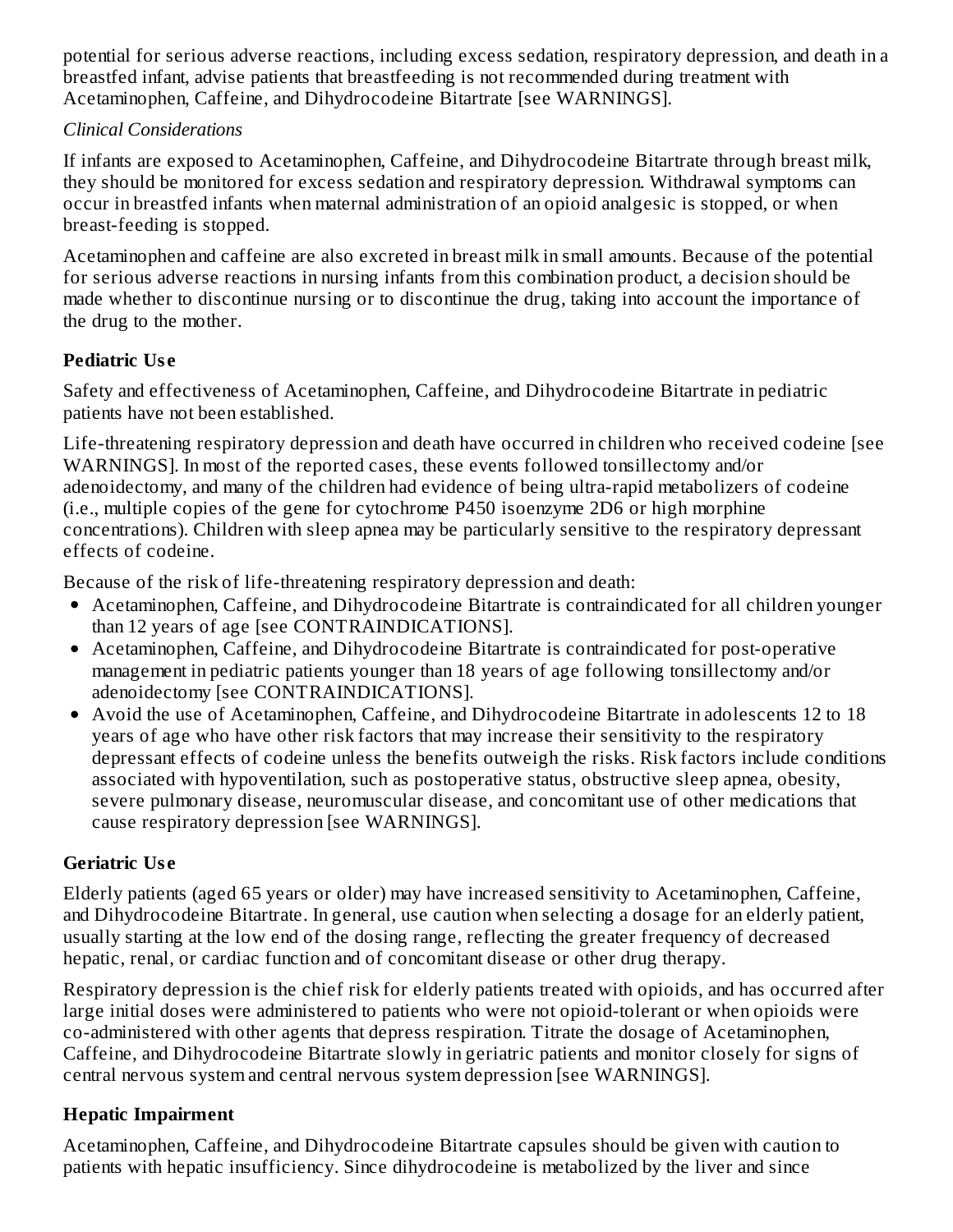Acetaminophen potentially causes hepatotoxicity, the effects of this combination product should be monitored closely in such patients.

### **Renal Impairment**

Acetaminophen, Caffeine, and Dihydrocodeine Bitartrate capsules should be used with caution and at reduced dosage in the presence of impaired renal function.

### **Pancreatic/Biliary Tract Dis eas e**

Opioids may cause spasms of the sphincter of Oddi and should be used with caution in patients with biliary tract disease including pancreatitis.

# **ADVERSE REACTIONS**

#### Dihydrocodeine:

The most frequently observed adverse reactions include lightheadedness, dizziness, drowsiness, headache, fatigue, sedation, sweating, nausea, vomiting, constipation, pruritus, and skin reactions. With the exception of constipation, tolerance develops to most of these effects. Other reactions that have been observed with dihydrocodeine or other opioids include respiratory depression, orthostatic hypotension, cough suppression, confusion, diarrhea, miosis, abdominal pain, dry mouth, indigestion, anorexia, spasm of biliary tract, and urinary retention. Physical and psychological dependence are possibilities. Hypersensitivity reactions (including anaphylactoid reactions), hallucinations, vivid dreams, granulomatous interstitial nephritis, severe narcosis and acute renal failure have been reported rarely during dihydrocodeine administration.

### Acetaminophen

Acetaminophen in therapeutic doses rarely causes adverse reactions. The most serious adverse reaction is hepatoxicity from overdosage (see OVERDOSAGE). Thrombocytopenia, leukopenia, pancytopenia, neutropenia, thrombocytopenic purpura, and agranulocytosis have been reported in patients receiving Acetaminophen or p-aminophenol derivatives. Hypersensitivity reactions including urticarial or erythematous skin reactions, laryngeal edema, angioedema, or anaphylactoid reactions are rare.

#### Caffeine

Adverse reactions associated with caffeine use include anxiety, anxiety neurosis, excitement, headaches, insomnia, irritability, lightheadedness, restlessness, tenseness, tremor, extrasystoles, palpitations, tachycardia, diarrhea, nausea, stomach pain, vomiting, diuresis, urticaria, scintillating scotoma, and tinnitus.

# Postmarketing Experience

- Serotonin syndrome: Cases of serotonin syndrome, a potentially life-threatening condition, have been reported during concomitant use of opioids with serotonergic drugs.
- Adrenal insufficiency: Cases of adrenal insufficiency have been reported with opioid use, more often following greater than one month of use.
- Anaphylaxis: Anaphylaxis has been reported with ingredients contained in Acetaminophen, Caffeine, and Dihydrocodeine Bitartrate.
- Androgen deficiency: Cases of androgen deficiency have occurred with chronic use of opioids [see CLINICAL PHARMACOLOGY].

# **DRUG ABUSE AND DEPENDENCE**

# **Controlled Substance**

Acetaminophen, Caffeine, and Dihydrocodeine Bitartrate contains dihydrocodeine bitartrate, a Schedule III controlled substance.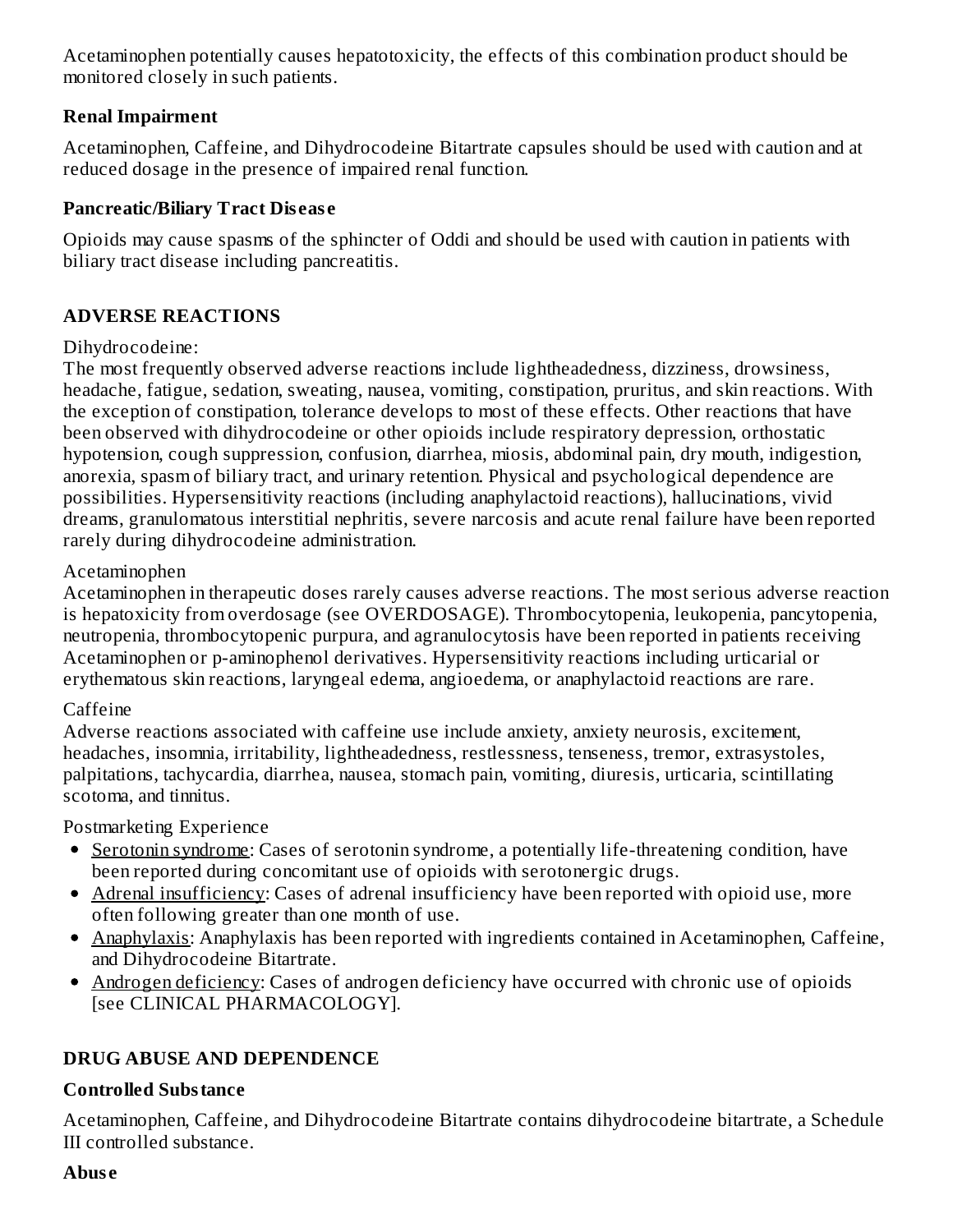Acetaminophen, Caffeine, and Dihydrocodeine Bitartrate contains dihydrocodeine bitartrate, a substance with a high potential for abuse similar to other Schedule III opioids. Acetaminophen, Caffeine, and Dihydrocodeine Bitartrate can be abused and is subject to misuse, addiction, and criminal diversion [see WARNINGS].

All patients treated with opioids require careful monitoring for signs of abuse and addiction, since use of opioid analgesic products carries the risk of addiction even under appropriate medical use.

Prescription drug abuse is the intentional non-therapeutic use of a prescription drug, even once, for its rewarding psychological or physiological effects.

Drug addiction is a cluster of behavioral, cognitive, and physiological phenomena that develop after repeated substance use and includes: a strong desire to take the drug, difficulties in controlling its use, persisting in its use despite harmful consequences, a higher priority given to drug use than to other activities and obligations, increased tolerance, and sometimes a physical withdrawal.

"Drug-seeking" behavior is very common in persons with substance use disorders. Drug-seeking tactics include emergency calls or visits near the end of office hours, refusal to undergo appropriate examination, testing, or referral, repeated "loss" of prescriptions, tampering with prescriptions and reluctance to provide prior medical records or contact information for other treating health care provider(s). "Doctor shopping" (visiting multiple prescribers) to obtain additional prescriptions is common among drug abusers and people suffering from untreated addiction. Preoccupation with achieving adequate pain relief can be appropriate behavior in a patient with poor pain control.

Abuse and addiction are separate and distinct from physical dependence and tolerance. Health care providers should be aware that addiction may not be accompanied by concurrent tolerance and symptoms of physical dependence in all addicts. In addition, abuse of opioids can occur in the absence of true addiction.

Acetaminophen, Caffeine, and Dihydrocodeine Bitartrate, like other opioids, can be diverted for nonmedical use into illicit channels of distribution. Careful record keeping of prescribing information, including quantity, frequency, and renewal requests, as required by state and federal law, is strongly advised.

Proper assessment of the patient, proper prescribing practices, periodic re-evaluation of therapy, and proper dispensing and storage are appropriate measures that help to limit abuse of opioid drugs.

# Risks Specific to Abuse of Acetaminophen, Caffeine, and Dihydrocodeine Bitartrate

Acetaminophen, Caffeine, and Dihydrocodeine Bitartrate is for oral use only. Abuse of Acetaminophen, Caffeine, and Dihydrocodeine Bitartrate poses a risk of overdose and death. The risk is increased with concurrent use of Acetaminophen, Caffeine, and Dihydrocodeine Bitartrate with alcohol and other central nervous system depressants.

Parenteral drug abuse is commonly associated with transmission of infectious diseases such as hepatitis and HIV.

#### **Dependence**

Both tolerance and physical dependence can develop during chronic opioid therapy. Tolerance is the need for increasing doses of opioids to maintain a defined effect such as analgesia (in the absence of disease progression or other external factors). Tolerance may occur to both the desired and undesired effects of drugs and may develop at different rates for different effects.

Physical dependence results in withdrawal symptoms after abrupt discontinuation or a significant dosage reduction of a drug. Withdrawal also may be precipitated through the administration of drugs with opioid antagonist activity (e.g., naloxone, nalmefene), mixed agonist/antagonist analgesics (pentazocine, butorphanol, nalbuphine), or partial agonists (buprenorphine). Physical dependence may not occur to a clinically significant degree until after several days to weeks of continued opioid usage.

Acetaminophen, Caffeine, and Dihydrocodeine Bitartrate should not be abruptly discontinued [see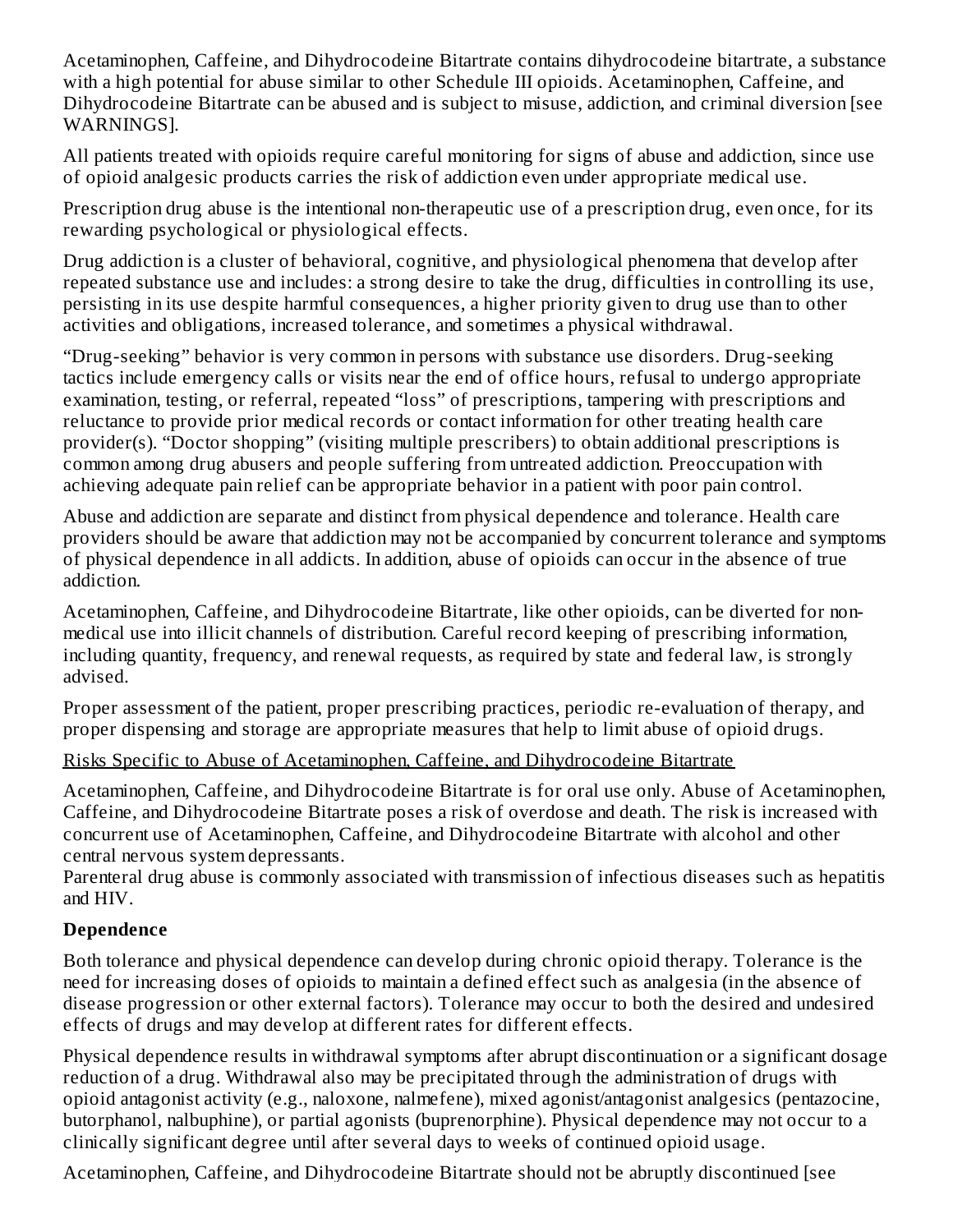DOSAGE AND ADMINISTRATION]. If Acetaminophen, Caffeine, and Dihydrocodeine Bitartrate is abruptly discontinued in a physically dependent patient, a withdrawal syndrome may occur. Some or all of the following can characterize this syndrome: restlessness, lacrimation, rhinorrhea, yawning, perspiration, chills, myalgia, and mydriasis. Other signs and symptoms also may develop, including: irritability, anxiety, backache, joint pain, weakness, abdominal cramps, insomnia, nausea, anorexia, vomiting, diarrhea, or increased blood pressure, respiratory rate, or heart rate.

Infants born to mothers physically dependent on opioids will also be physically dependent and may exhibit respiratory difficulties and withdrawal signs [see PRECAUTIONS; Pregnancy].

# **OVERDOSAGE**

Following an acute overdosage with Acetaminophen, Caffeine, and Dihydrocodeine Bitartrate capsules, toxicity may result from the dihydrocodeine or the Acetaminophen. Toxicity due to the caffeine is less likely, due to the relatively small amounts in this formulation.

#### Clinical Presentation

Acute overdose with Acetaminophen, Caffeine, and Dihydrocodeine Bitartrate can be manifested by respiratory depression, somnolence progressing to stupor or coma, skeletal muscle flaccidity, cold and clammy skin, constricted pupils, and, in some cases, pulmonary edema, bradycardia, hypotension, partial or complete airway obstruction, atypical snoring, and death. Marked mydriasis rather than miosis may be seen with hypoxia in overdose situations.

#### Signs and Symptoms

Toxicity from dihydrocodeine poisoning includes the opioid triad of: pinpoint pupils, respiratory depression, and loss of consciousness. Convulsions, cardiovascular collapse, and death may occur. A single case of acute rhabdomyolysis associated with an overdose of dihydrocodeine has been reported. In Acetaminophen overdosage: dose-dependent potentially fatal hepatic necrosis is the most serious adverse effect. Renal tubular necrosis, hypoglycemic coma, and coagulation defects may also occur. Early symptoms following a potentially hepatotoxic overdose may include: nausea, vomiting, diaphoresis, and general malaise. Clinical and laboratory evidence of hepatic toxicity may not be apparent until 48 to 72 hours post-ingestion. Acute caffeine poisoning may cause insomnia, restlessness, tremor, delirium, tachycardia, and extrasystoles.

Because overdose information on this combination product is limited, it is unclear which of the signs and symptoms of toxicity would manifest in any particular overdose situation.

#### Treatment of Overdose

A single or multiple drug overdose with Acetaminophen, Caffeine, and Dihydrocodeine Bitartrate capsules is a potentially lethal polydrug overdose, and consultation with a regional poison control center is recommended.

In case of overdose, priorities are the reestablishment of a patent and protected airway and institution of assisted or controlled ventilation, if needed. Employ other supportive measures (including oxygen and vasopressors) in the management of circulatory shock and pulmonary edema as indicated. Cardiac arrest or arrhythmias will require advanced life-support techniques.

The opioid antagonists, naloxone or nalmefene, are specific antidotes to respiratory depression resulting from opioid overdose. For clinically significant respiratory or circulatory depression secondary to Acetaminophen, Caffeine, and Dihydrocodeine Bitartrate overdose, administer an opioid antagonist. Opioid antagonists should not be administered in the absence of clinically significant respiratory or circulatory depression secondary to Acetaminophen, Caffeine, and Dihydrocodeine Bitartrate overdose.

Because the duration of opioid reversal is expected to be less than the duration of action of dihydrocodeine bitartrate in Acetaminophen, Caffeine, and Dihydrocodeine Bitartrate, carefully monitor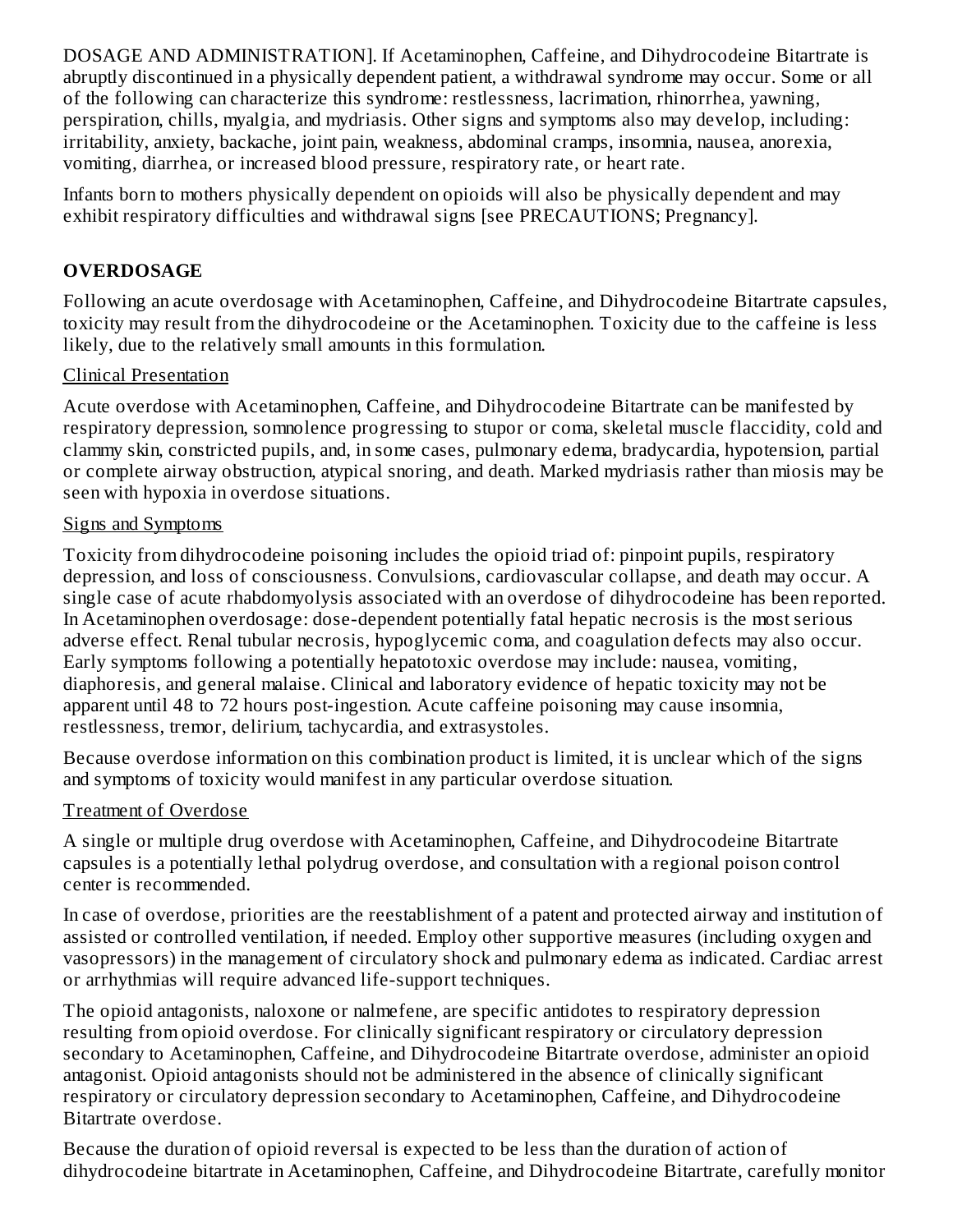the patient until spontaneous respiration is reliably re-established. If the response to an opioid antagonist is suboptimal or only brief in nature, administer additional antagonist as directed by the product's prescribing information.

In an individual physically dependent on opioids, administration of the recommended usual dosage of the antagonist will precipitate an acute withdrawal syndrome. The severity of the withdrawal symptoms experienced will depend on the degree of physical dependence and the dose of the antagonist administered. If a decision is made to treat serious respiratory depression in the physically dependent patient, administration of the antagonist should be begun with care and by titration with smaller than usual doses of the antagonist.

For respiratory depression due to unusual sensitivity to dihydrocodeine, parenteral naloxone is a specific and effective antagonist.

Gastric decontamination with activated charcoal should be administered just prior to N-acetylcysteine (NAC) to decrease systemic absorption if Acetaminophen ingestion is known or suspected to have occurred within a few hours of presentation.

Serum Acetaminophen levels should be obtained immediately if the patient presents 4 hours or more after ingestion to assess potential risk of hepatotoxicity; Acetaminophen levels drawn less than 4 hours post-ingestion may be misleading. To obtain the best possible outcome, NAC should be administered as soon as possible where impending or evolving liver injury is suspected. Intravenous NAC may be administered when circumstances preclude oral administration.

Vigorous supportive therapy is required in severe intoxication. Procedures to limit the continuing absorption of the drug must be readily performed since the hepatic injury is dose dependent and occurs early in the course of intoxication.

# **DOSAGE AND ADMINISTRATION:**

# **Important Dosage and Administration Instructions**

Use the lowest effective dosage for the shortest duration consistent with individual patient treatment goals [see WARNINGS].

Initiate the dosing regimen for each patient individually, taking into account the patient's severity of pain, patient response, prior analgesic treatment experience, and risk factors for addiction, abuse, and misuse [see WARNINGS].

Monitor patients closely for respiratory depression, especially within the first 24-72 hours of initiating therapy and following dosage increases with Acetaminophen, Caffeine, and Dihydrocodeine Bitartrate and adjust the dosage accordingly [see WARNINGS].

# **Initial Dosage**

# Initiating treatment with Acetaminophen, Caffeine, and Dihydrocodeine Bitartrate

The usual adult dosage is two (2) Acetaminophen, Caffeine, and Dihydrocodeine Bitartrate capsules orally every four (4) hours, as needed. No more than five (5) doses, or ten (10) capsules should be taken in a 24-hour period.

# Conversion from Other Opioids to Acetaminophen, Caffeine, and Dihydrocodeine Bitartrate

There is inter-patient variability in the potency of opioid drugs and opioid formulations. Therefore, a conservative approach is advised when determining the total daily dosage of Acetaminophen, Caffeine, and Dihydrocodeine Bitartrate It is safer to underestimate a patient's 24-hour Acetaminophen, Caffeine, and Dihydrocodeine Bitartrate dosage than to overestimate the 24-hour Acetaminophen, Caffeine, and Dihydrocodeine Bitartrate dosage and manage an adverse reaction due to overdose.

# **Titration and Maintenance of Therapy**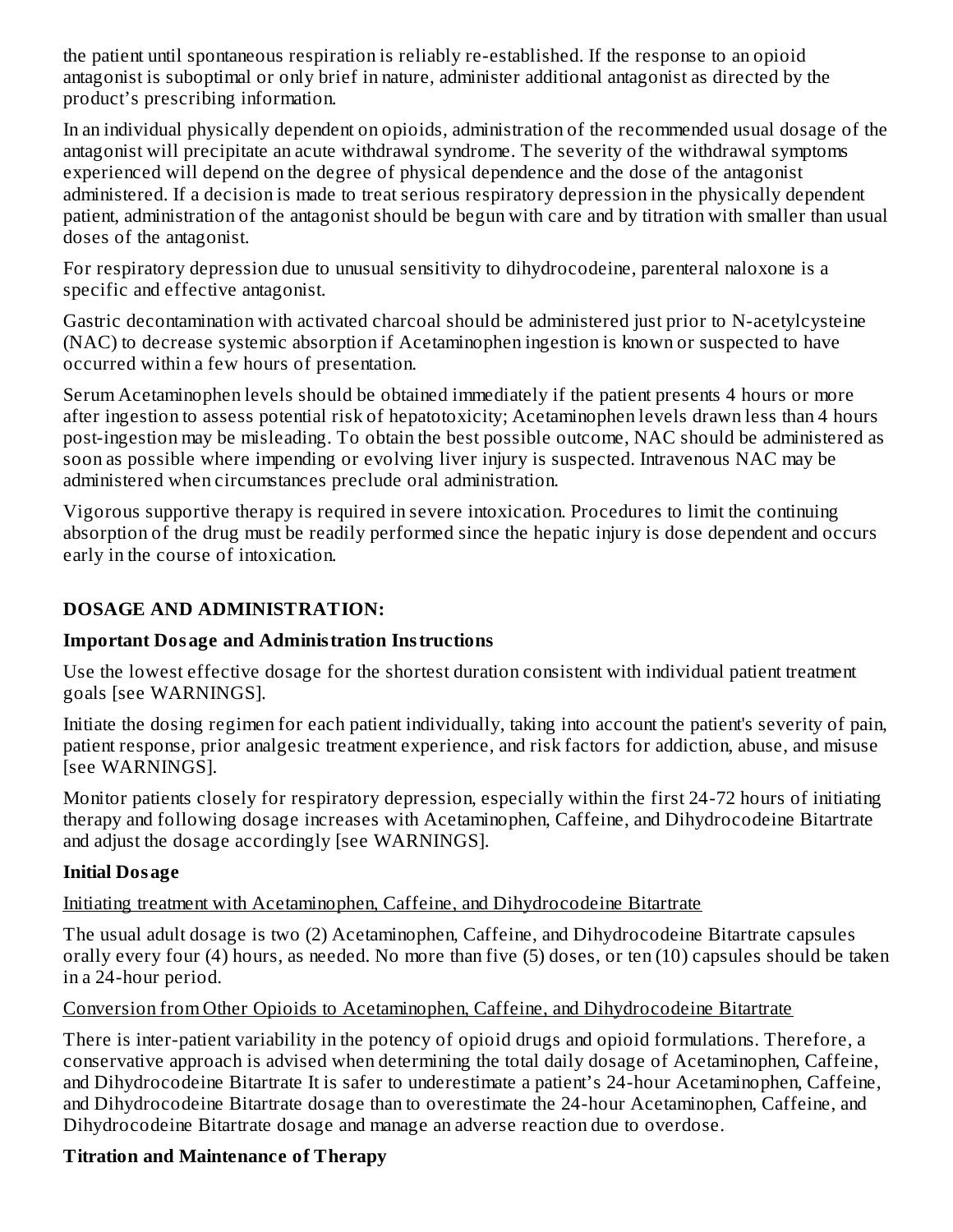Individually titrate Acetaminophen, Caffeine, and Dihydrocodeine Bitartrate to a dose that provides adequate analgesia and minimizes adverse reactions. Continually reevaluate patients receiving Acetaminophen, Caffeine, and Dihydrocodeine Bitartrate to assess the maintenance of pain control and the relative incidence of adverse reactions, as well as monitoring for the development of addiction, abuse, or misuse [see WARNINGS]. Frequent communication is important among the prescriber, other members of the healthcare team, the patient, and the caregiver/family during periods of changing analgesic requirements, including initial titration.

If the level of pain increases after dosage stabilization, attempt to identify the source of increased pain before increasing the Acetaminophen, Caffeine, and Dihydrocodeine Bitartrate dosage. If unacceptable opioid-related adverse reactions are observed, consider reducing the dosage. Adjust the dosage to obtain an appropriate balance between management of pain and opioid-related adverse reactions.

# **Dis continuation of ACETAMINOPHEN, CAFFEINE, AND DIHYDROCODEINE BITARTRATE**

When a patient who has been taking Acetaminophen, Caffeine, and Dihydrocodeine Bitartrate regularly and may be physically dependent no longer requires therapy with Acetaminophen, Caffeine, and Dihydrocodeine Bitartrate taper the dose gradually, by 25% to 50% every 2 to 4 days, while monitoring carefully for signs and symptoms of withdrawal. If the patient develops these signs or symptoms, raise the dose to the previous level and taper more slowly, either by increasing the interval between decreases, decreasing the amount of change in dose, or both. Do not abruptly discontinue Acetaminophen, Caffeine, and Dihydrocodeine Bitartrate in a physically-dependent patient [see WARNINGS, DRUG ABUSE AND DEPENDENCE].

# **HOW SUPPLIED:**

Acetaminophen, Caffeine, and Dihydrocodeine Bitartrate capsules, containing Acetaminophen 320.5 mg, caffeine 30 mg and dihydrocodeine bitartrate 16 mg, are supplied in bottles of 100 capsules (NDC # 42195-840-10) and 30 capsules (NDC # 42195-840-30).

Capsules are imprinted "TREZIX" on the red cap in white ink.

Store at 20°C to 25°C (68°F to 77°F). [see USP Controlled Room Temperature].

Dispense in a tight, light-resistant container with a child-resistant closure. Protect from moisture.

# **Rx Only**

*Manufactured for:* Xspire Pharma LLC Ridgeland, MS 39157

13001 Rev. 7/2017

Physician's Desk Reference ${}^{\mathbb{I}\textcircled{D}}$  is the registered trademark of Thomson Healthcare, Inc.

# **Medication Guide**

# **Dihydrocodeine Bitartrate, Caffeine, Acetaminophen Capsules, CIII**

#### **Dihydrocodeine Bitartrate, Caffeine, Acetaminophen is:**

- A strong prescription pain medicine that contains an opioid (narcotic) that is used to manage moderate to moderately severe pain, when other pain treatments such as non-opioid pain medicines do not treat your pain well enough or you cannot tolerate them.
- An opioid pain medicine that can put you at risk for overdose and death. Even if you take your dose correctly as prescribed you are at risk for opioid addiction, abuse, and misuse that can lead to death.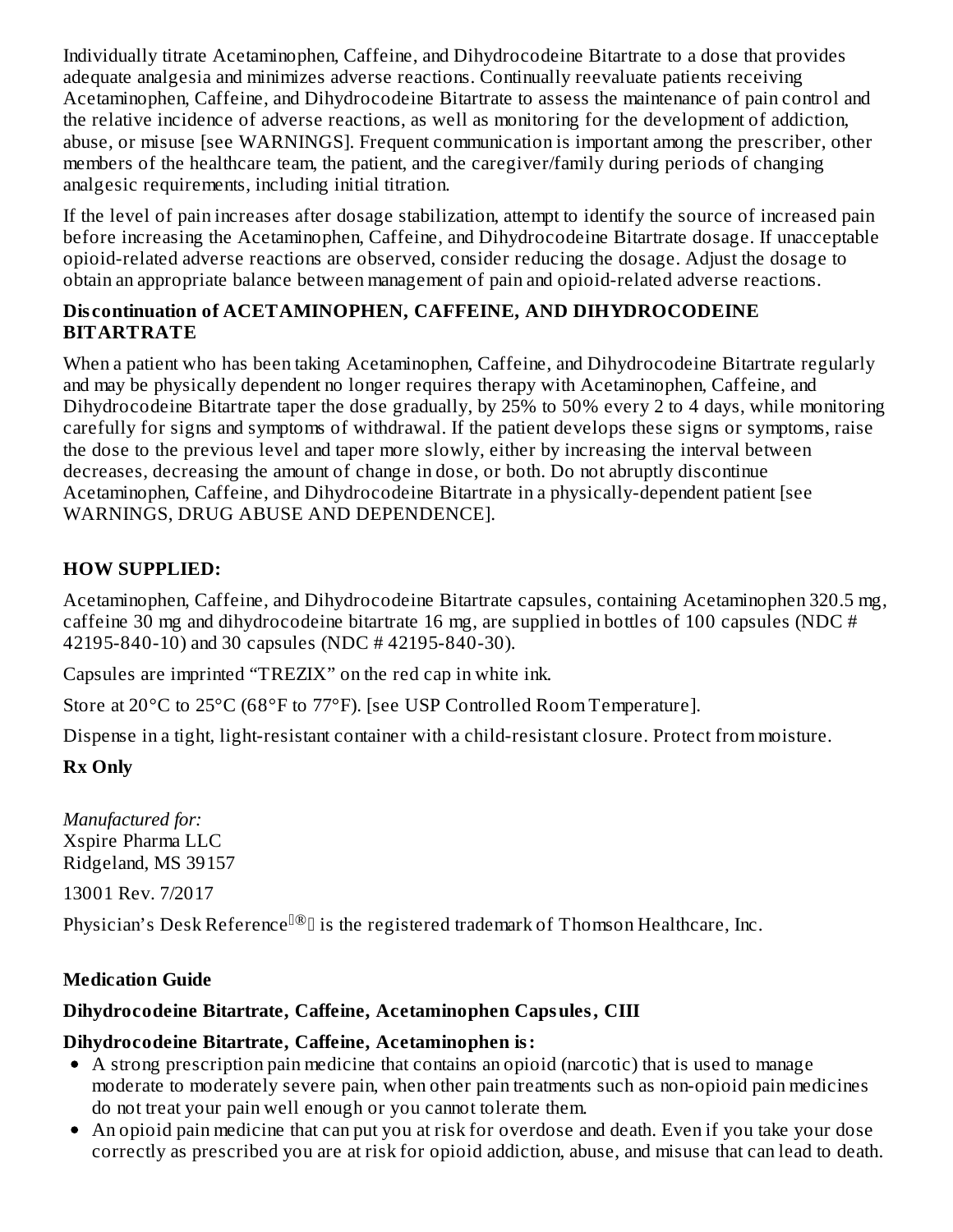### **Important information about Dihydrocodeine Bitartrate, Caffeine, Acetaminophen:**

- **Get emergency help right away if you take too much Dihydrocodeine Bitartrate, Caffeine, Acetaminophen (overdos e)**. When you first start taking Dihydrocodeine Bitartrate, Caffeine, Acetaminophen, when your dose is changed, or if you take too much (overdose), serious or lifethreatening breathing problems that can lead to death may occur.
- Taking Dihydrocodeine Bitartrate, Caffeine, Acetaminophen with other opioid medicines, benzodiazepines, alcohol, or other central nervous system depressants (including street drugs) can cause severe drowsiness, decreased awareness, breathing problems, coma and death.
- Never give anyone else your Dihydrocodeine Bitartrate, Caffeine, Acetaminophen. They could die from taking it. Store Dihydrocodeine Bitartrate, Caffeine, Acetaminophen away from children and in a safe place to prevent stealing or abuse. Selling or giving away Dihydrocodeine Bitartrate, Caffeine, Acetaminophen is against the law.

# **Important Information Guiding Us e in Pediatric Patients:**

- Do not give Dihydrocodeine Bitartrate, Caffeine, Acetaminophen to a child younger than 12 years of age.
- Do not give Dihydrocodeine Bitartrate, Caffeine, Acetaminophen to a child younger than 18 years of age after surgery to remove the tonsils and/or adenoids.
- Avoid giving Dihydrocodeine Bitartrate, Caffeine, Acetaminophen to children between 12 to 18 years of age who have risk factors for breathing problems such as obstructive sleep apnea, obesity, or underlying lung problems

# **Do not take Dihydrocodeine Bitartrate, Caffeine, Acetaminophen if you have:**

- severe asthma, trouble breathing, or other lung problems.
- a bowel blockage or have narrowing of the stomach or intestines.
- previously had an allergic reaction to dihydrocodeine or acetaminophen.

#### **Before taking Dihydrocodeine Bitartrate, Caffeine, Acetaminophen, tell your healthcare provider if you have a history of:**

- head injury, seizures
- liver, kidney, thyroid problems
- problems urinating
- pancreas or gallbladder problems
- abuse of street or prescription drugs, alcohol addiction, or mental health problems.
- have been told by your healthcare provider that you are a "rapid metabolizer" of certain medicines.

# **Tell your healthcare provider if you are:**

- **pregnant or planning to become pregnant**. Prolonged use of Dihydrocodeine Bitartrate, Caffeine, Acetaminophen during pregnancy can cause withdrawal symptoms in your newborn baby that could be life-threatening if not recognized and treated.
- **breastfeeding**. Not recommended; may harm your baby.
- taking prescription or over-the-counter medicines, vitamins, or herbal supplements. Taking Dihydrocodeine Bitartrate, Caffeine, Acetaminophen with certain other medicines can cause serious side effects that could lead to death.

# **When taking Dihydrocodeine Bitartrate, Caffeine, Acetaminophen**:

- Do not change your dose. Take Dihydrocodeine Bitartrate, Caffeine, Acetaminophen exactly as prescribed by your healthcare provider. Use the lowest dose possible for the shortest time needed.
- Take your prescribed dose of 2 Dihydrocodeine Bitartrate, Caffeine, Acetaminophen capsules orally every 4 hours, as needed. Do not take more than your prescribed dose. If you miss a dose, take your next dose at your usual time.
- Call your healthcare provider if the dose you are taking does not control your pain.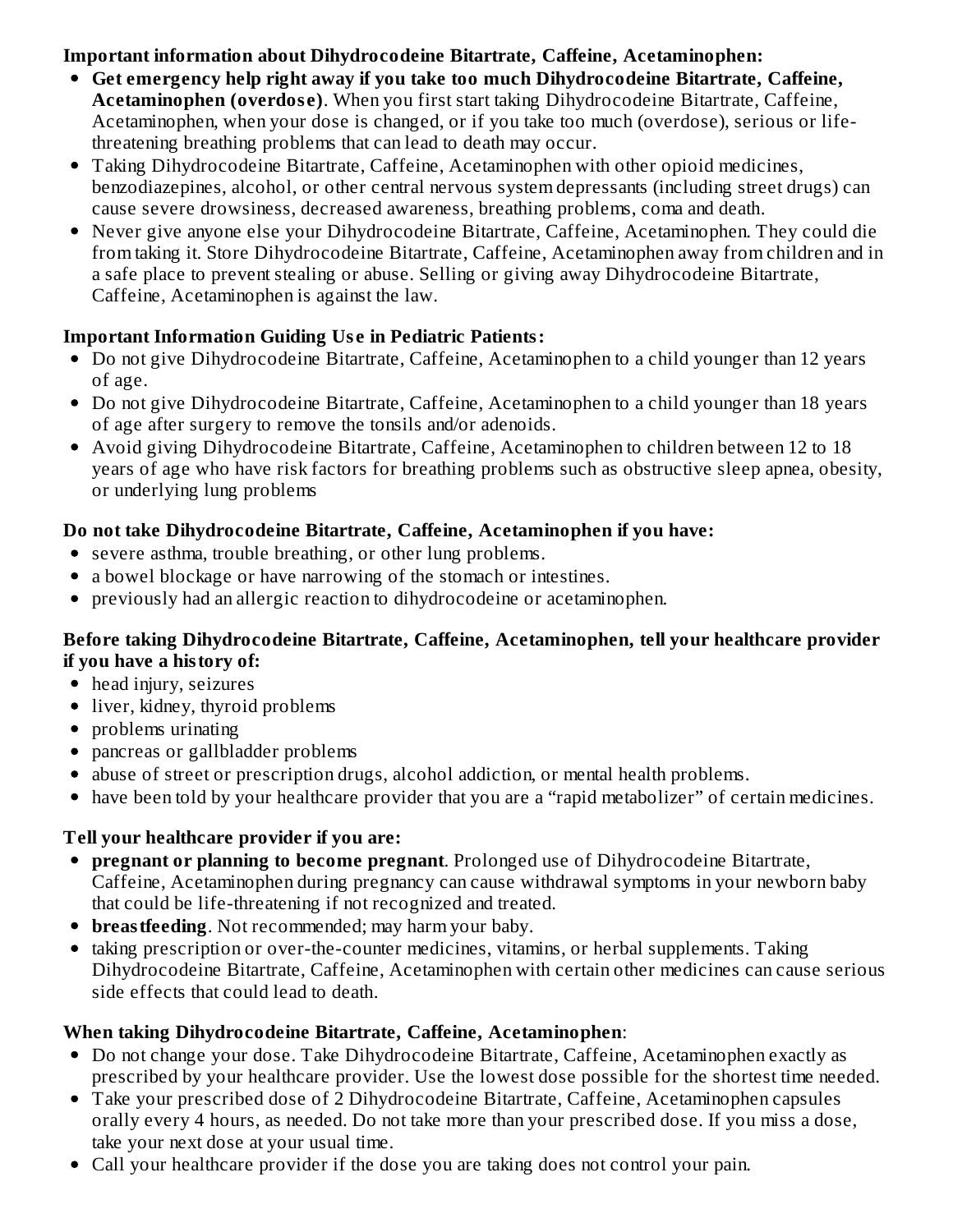- If you have been taking Dihydrocodeine Bitartrate, Caffeine, Acetaminophen regularly, do not stop taking Dihydrocodeine Bitartrate, Caffeine, Acetaminophen without talking to your healthcare provider.
- After you stop taking Dihydrocodeine Bitartrate, Caffeine, Acetaminophen, dispose the unused Dihydrocodeine Bitartrate, Caffeine, Acetaminophen in accordance with local state guidelines and/or regulations.

### **While taking Dihydrocodeine Bitartrate, Caffeine, Acetaminophen**

### **DO NOT:**

- Drive or operate heavy machinery, until you know how Dihydrocodeine Bitartrate, Caffeine, Acetaminophen affects you. Dihydrocodeine Bitartrate, Caffeine, Acetaminophen can make you sleepy, dizzy, or lightheaded.
- Drink alcohol or use prescription or over-the-counter medicines that contain alcohol. Using products containing alcohol during treatment with Dihydrocodeine Bitartrate, Caffeine, Acetaminophen may cause you to overdose and die.

#### **The possible side effects of Dihydrocodeine Bitartrate, Caffeine, Acetaminophen:**

constipation, nausea, sleepiness, vomiting, tiredness, headache, dizziness, abdominal pain. Call your healthcare provider if you have any of these symptoms and they are severe.

### **Get emergency medical help if you have:**

• trouble breathing, shortness of breath, fast heartbeat, chest pain, swelling of your face, tongue, or throat, extreme drowsiness, light-headedness when changing positions, feeling faint, agitation, high body temperature, trouble walking, stiff muscles, or mental changes such as confusion.

These are not all the possible side effects of Dihydrocodeine Bitartrate, Caffeine, Acetaminophen. Call your doctor for medical advice about side effects. You may report side effects to FDA at 1-800-FDA-1088. For more information go to dailymed.nlm.nih.gov

Manufactured for: **Xspire Pharma 121 Marketridge Drive, Suite B Ridgeland, MS 39157** www.xspirerx.com.com or call 1-888-252-3901

#### **This Medication Guide has been approved by the U.S. Food and Drug Administration.**

Issued: 7/2017

**Packaging**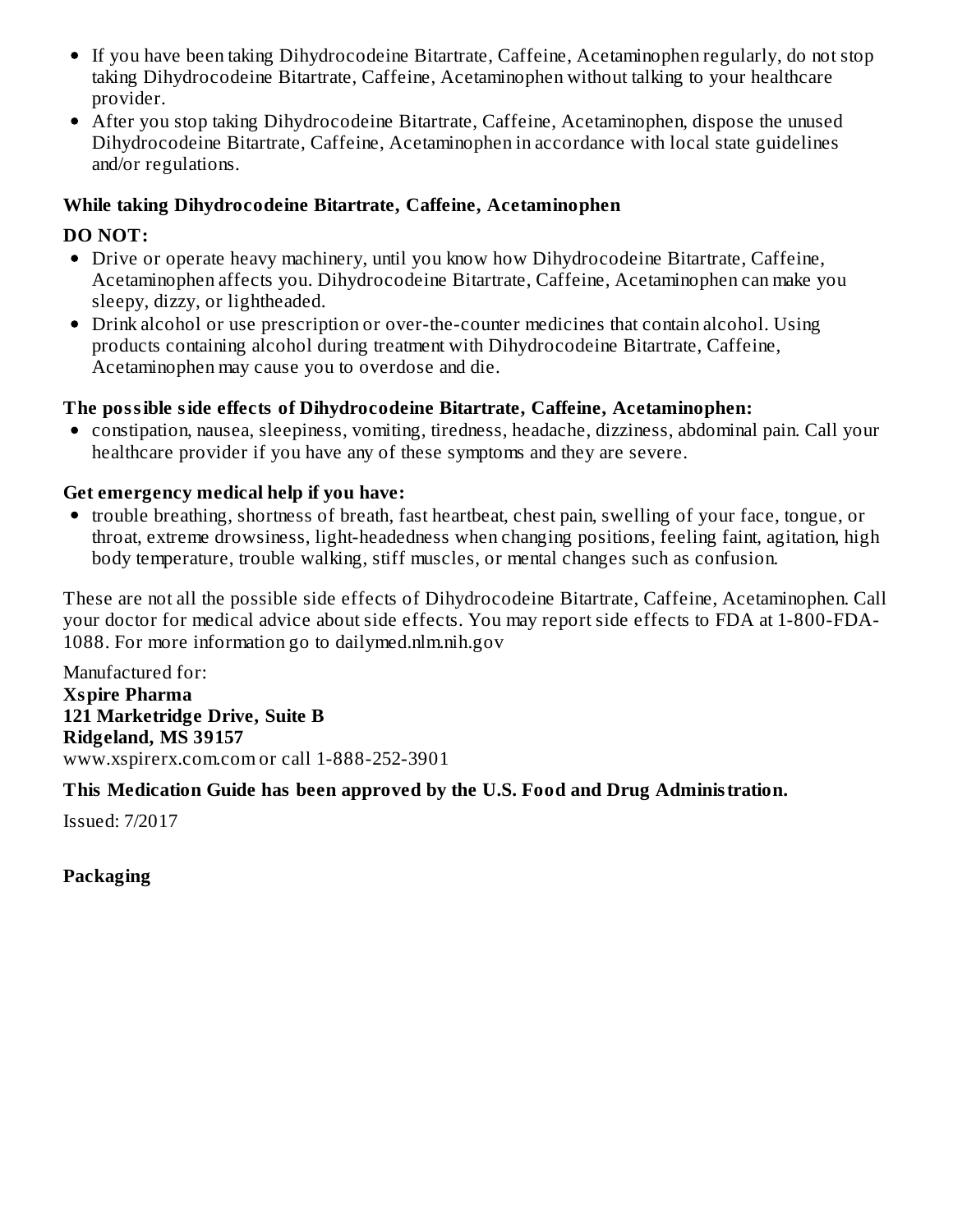

| <b>Product Information</b>                                                                                                                                                                            |                                                                                                       |                         |                     |                          |                  |               |  |
|-------------------------------------------------------------------------------------------------------------------------------------------------------------------------------------------------------|-------------------------------------------------------------------------------------------------------|-------------------------|---------------------|--------------------------|------------------|---------------|--|
| Product Type                                                                                                                                                                                          |                                                                                                       | HUMAN PRESCRIPTION DRUG |                     | Item Code (Source)       |                  | NDC:42195-840 |  |
| <b>Route of Administration</b>                                                                                                                                                                        | ORAL                                                                                                  |                         | <b>DEA Schedule</b> |                          | C <sub>III</sub> |               |  |
|                                                                                                                                                                                                       |                                                                                                       |                         |                     |                          |                  |               |  |
| <b>Active Ingredient/Active Moiety</b>                                                                                                                                                                |                                                                                                       |                         |                     |                          |                  |               |  |
|                                                                                                                                                                                                       | <b>Ingredient Name</b>                                                                                |                         |                     | <b>Basis of Strength</b> |                  | Strength      |  |
| ACETAMINO PHEN (UNII: 36209 ITL9D) (ACETAMINO PHEN - UNII:36209 ITL9D)                                                                                                                                |                                                                                                       |                         |                     | <b>ACETAMINOPHEN</b>     |                  | 320.5 mg      |  |
| CAFFEINE (UNII: 3G6A5W338E) (CAFFEINE - UNII:3G6A5W338E)                                                                                                                                              |                                                                                                       |                         |                     | <b>CAFFEINE</b>          |                  | 30 mg         |  |
| UNII:N9 I9 HDB855)                                                                                                                                                                                    | DIHYDROCODEINE BITARTRATE (UNII: 8LXS95BSA9) (DIHYDROCODEINE -<br>DIHYDROCODEINE<br><b>BITARTRATE</b> |                         |                     |                          | $16$ mg          |               |  |
|                                                                                                                                                                                                       |                                                                                                       |                         |                     |                          |                  |               |  |
|                                                                                                                                                                                                       |                                                                                                       |                         |                     |                          |                  |               |  |
|                                                                                                                                                                                                       |                                                                                                       |                         |                     |                          |                  |               |  |
|                                                                                                                                                                                                       |                                                                                                       | <b>Ingredient Name</b>  |                     |                          |                  | Strength      |  |
|                                                                                                                                                                                                       |                                                                                                       |                         |                     |                          |                  |               |  |
| MAGNESIUM STEARATE (UNII: 70097M6I30)<br>PO VIDONE, UNSPECIFIED (UNII: FZ989GH94E)                                                                                                                    |                                                                                                       |                         |                     |                          |                  |               |  |
| STARCH, CORN (UNII: O8232NY3SJ)                                                                                                                                                                       |                                                                                                       |                         |                     |                          |                  |               |  |
|                                                                                                                                                                                                       |                                                                                                       |                         |                     |                          |                  |               |  |
|                                                                                                                                                                                                       |                                                                                                       |                         |                     |                          |                  |               |  |
| <b>Inactive Ingredients</b><br>CROSPOVIDONE (120 .MU.M) (UNII: 68401960MK)<br><b>STEARIC ACID (UNII: 4ELV7Z65AP)</b><br>FD&C RED NO. 40 (UNII: WZB9127XOA)<br>GELATIN, UNSPECIFIED (UNII: 2G86QN327L) |                                                                                                       |                         |                     |                          |                  |               |  |
|                                                                                                                                                                                                       |                                                                                                       |                         |                     |                          |                  |               |  |
|                                                                                                                                                                                                       |                                                                                                       |                         |                     |                          |                  |               |  |
|                                                                                                                                                                                                       | re d                                                                                                  | <b>Score</b>            |                     |                          | no score         |               |  |
| <b>Product Characteristics</b><br>Color                                                                                                                                                               | capsule                                                                                               | <b>Size</b>             |                     | $20 \,\mathrm{mm}$       |                  |               |  |
| <b>Shape</b><br><b>Flavor</b>                                                                                                                                                                         |                                                                                                       | <b>Imprint Code</b>     |                     | Trezix                   |                  |               |  |